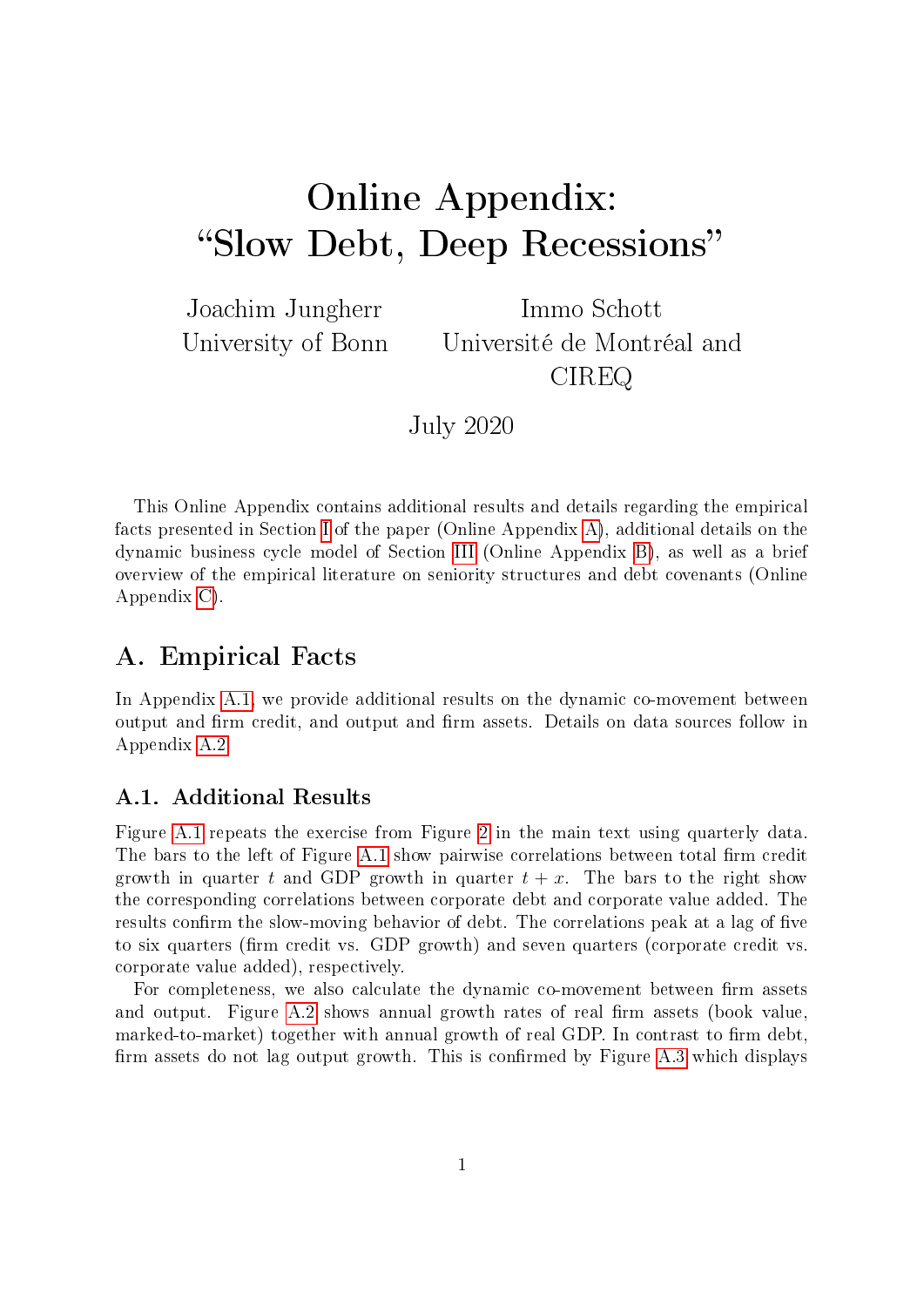pairwise correlations between asset growth (both marked-to-market and at historical cost) and output growth at various time lags.

<span id="page-1-1"></span>

Figure A.1: Correlations Firm Credit Growth t with Output Growth  $t + x$  (Flow of Funds)

Note: Bars show pairwise correlations. The left bars show correlations between quarterly growth of real total debt of non-financial firms at the end of period t and real GDP growth in period  $t + x$ . The right bars show correlations between quarterly growth of real total debt of non-financial corporate firms at the end of period t and real growth of non-financial corporate value added in period  $t+x$ . All variables are seasonally adjusted. Data is from the Flow of Funds 1984-2015.

## <span id="page-1-0"></span>A.2. Data Sources

The data used in Section [I](#page-0-2) of the main text is from the Flow of Funds Accounts of the US Federal Reserve Board and from Compustat. Consumer price data comes from the US Bureau of Labor Statistics.

### A.2.1. Flow of Funds Data

Annual data retrieved from the Flow of Funds: GDP is 'Gross domestic product' (Flow of Funds code FU086902005.A). Firm Credit is 'Nonfinancial business; debt securities and loans; liability' (FL144104005.A). Leverage is Firm Credit divided by the sum of 'Nonfinancial corporate business; total assets' (FL102000005.A) and 'Nonfinancial noncorporate business; total assets' (FL112000005.A). These variables measure assets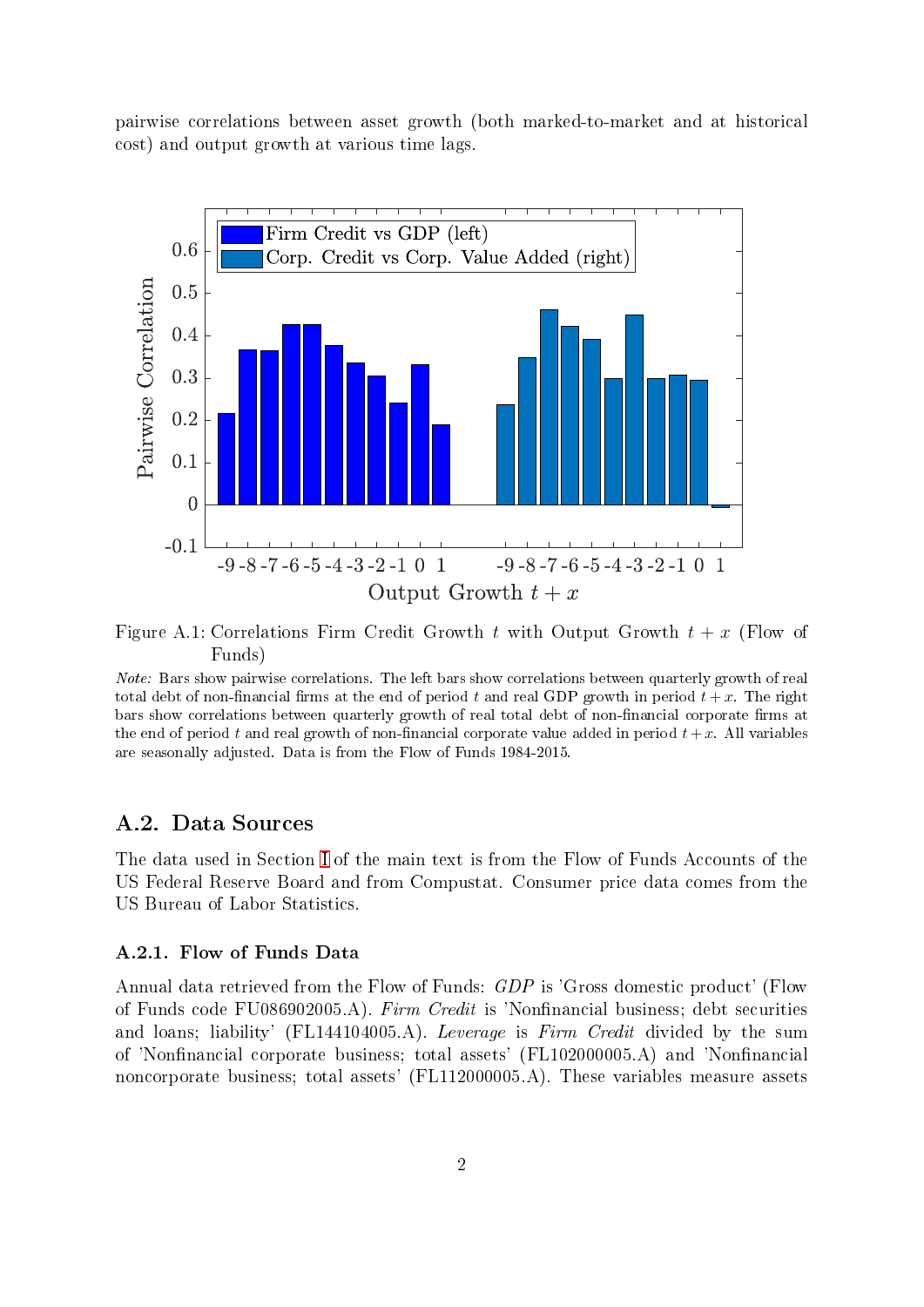<span id="page-2-0"></span>

Figure A.2: Firm Asset Growth and GDP

Note: Asset Growth (solid red line, right axis) is annual growth of end-of-year real total assets (book value, marked-to-market) of non-financial firms. GDP Growth (dashed black line, left axis) is annual growth of real GDP. Data comes from the Flow of Funds.

at book value and marked-to-market. For the book value at historical cost, we use 'Nonfinancial corporate business; total assets at historical cost' (FL102000115.A). Cor*porate Credit* is 'Nonfinancial corporate business; debt securities and loans; liability' (FL104104005.A). Corporate Value Added is 'Nonfinancial corporate business; gross value added' (FU106902501.A).

Annual flow variables are deflated using the annual 'CPI-All Urban Consumers' from the Bureau of Labor Statistics. End-of-year stock variables are deflated using the seasonally adjusted December value of the 'CPI-All Urban Consumers'.

Figure [A.1](#page-1-1) uses seasonally adjusted quarterly Flow of Funds data. GDP is 'Gross domestic product' (FA086902005.Q). Firm Credit is 'Nonfinancial business; debt securities and loans; liability' (FL144104005.Q). Corporate Credit is 'Nonfinancial corporate business; debt securities and loans; liability' (LA104104005.Q). Corporate Value Added is 'Nonfinancial corporate business; gross value added' (FA106902501.Q).

Quarterly flow variables are deflated using the quarter average of the seasonally adjusted monthly 'CPI-All Urban Consumers'. End-of-quarter stock variables are deflated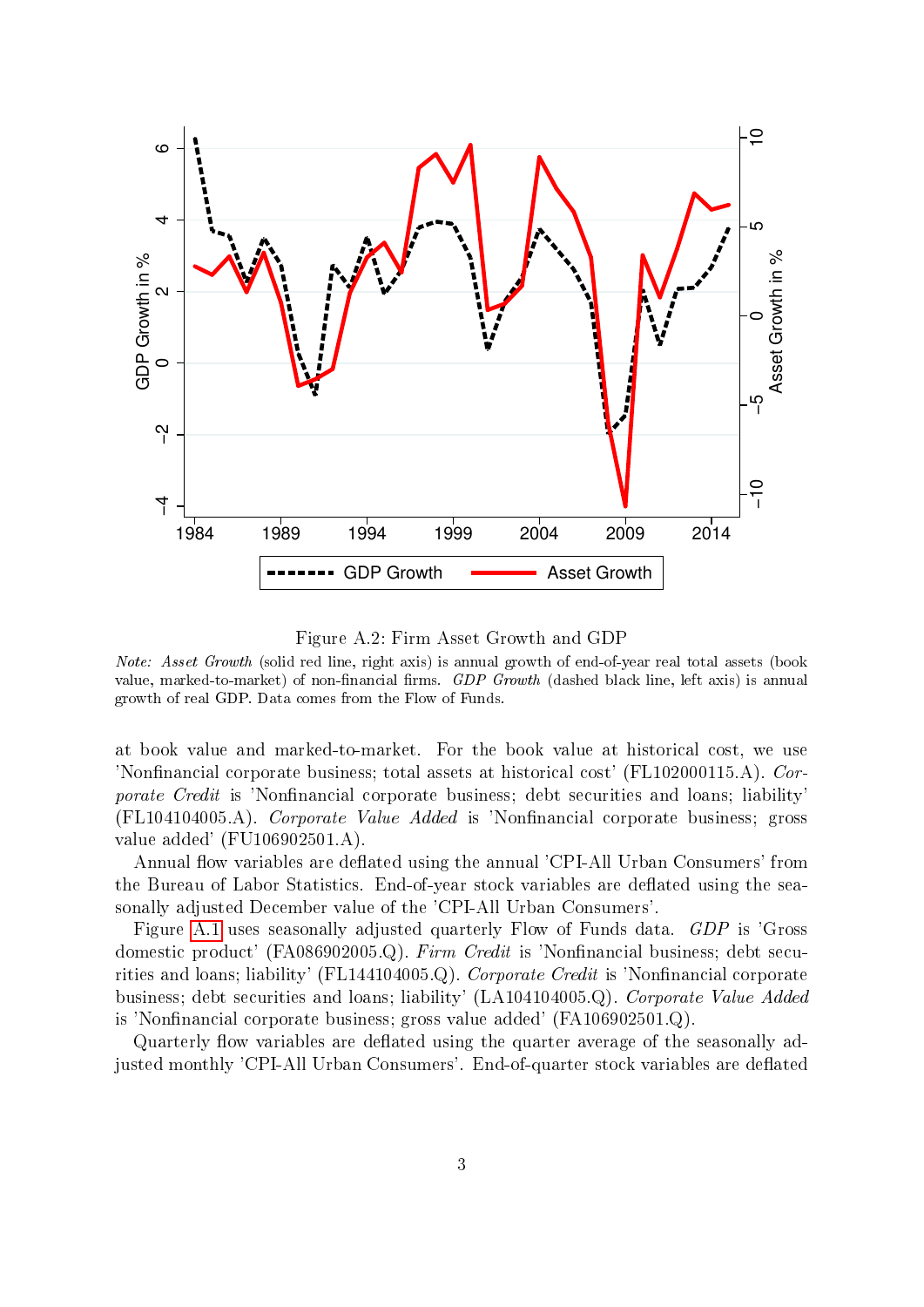<span id="page-3-1"></span>

Figure A.3: Correlations Firm Asset Growth t with Output Growth  $t+x$  (Flow of Funds) Note: Bars show pairwise correlations. The left bars show correlations between annual growth of real total assets (book value, marked-to-market) of non-financial firms at the end of year  $t$  and real GDP growth in year  $t+x$ . The bars in the center show correlations between annual growth of real total assets (book value, marked-to-market) of non-financial corporate firms at the end of year  $t$  and real growth of non-financial corporate value added in year  $t + x$ . The bars to the right show the corresponding values for real total assets measured at historical cost instead of marked-to-market. Data comes from the Flow of Funds 1984-2015.

using the end-of-quarter value of the seasonally adjusted monthly 'CPI-All Urban Consumers'.

#### A.2.2. Compustat Data

We use firm-level data from Compustat 1984-2015. To facilitate comparison with the Flow of Funds data, we only include Compustat firm-year observations which are reported in December of a given year. We also exclude financial firms (SIC codes 6000-6999) as well as firm-year observations with an ISO Currency Code different from US Dollar. Furthermore, we exclude observations with negative Firm Debt (annual data item number 34 + data item 9) or *Sales* (data item 12), and those that do not report Long-term Debt (data item 9), Firm Debt, or Sales. The Long-term Debt Share is Longterm Debt (data item 9) divided by Firm Debt (data item 34 + data item 9). Total Firm Debt in our Compustat sample is on average about  $90\%$  of non-financial corporate debt from the Flow of Funds.

# <span id="page-3-0"></span>B. Business Cycle Model

In Appendix [B,](#page-3-0) we provide details of our solution method for the business cycle model with long-term and short-term debt  $(B.1)$ , define key model variables and describe the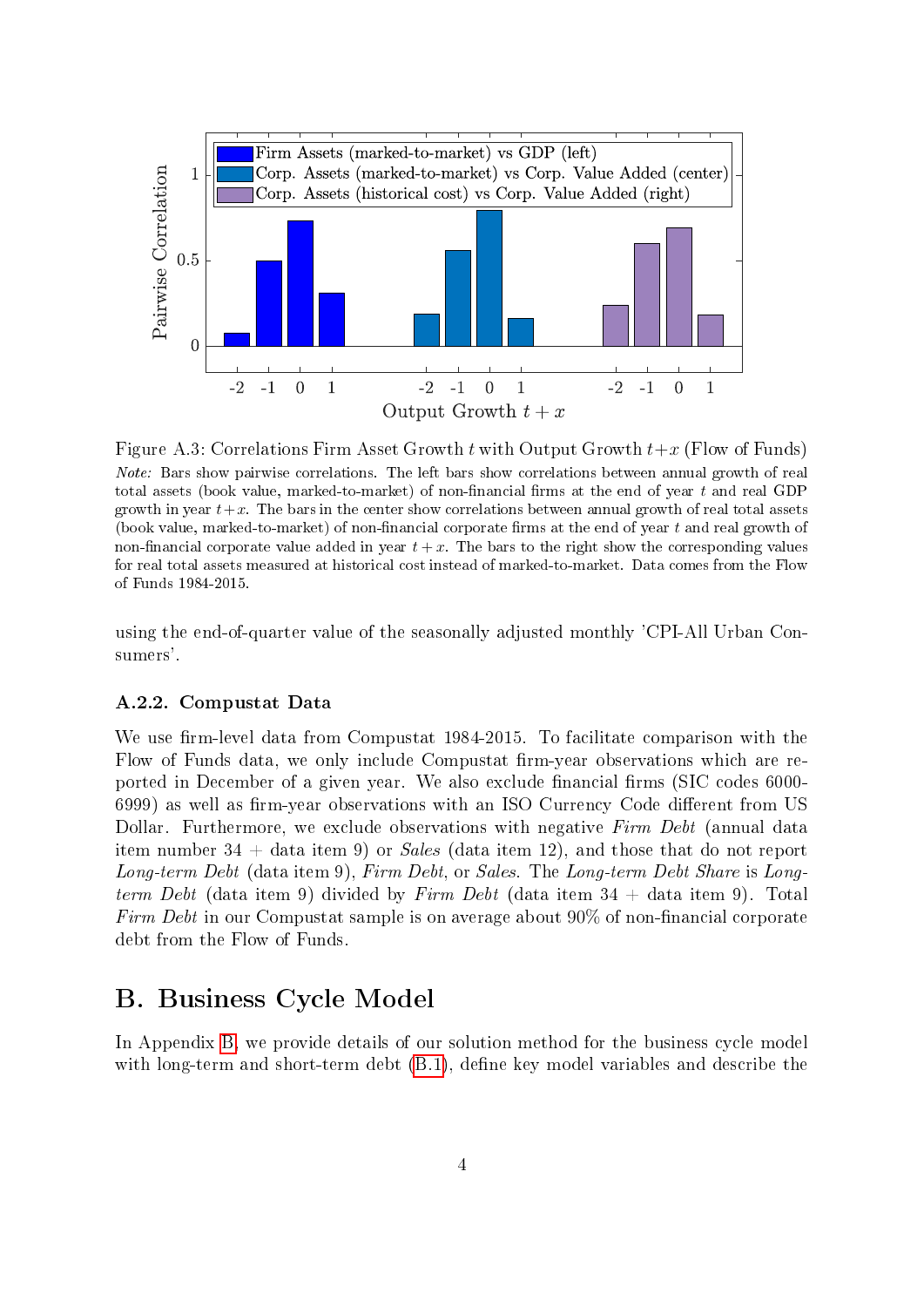construction of their empirical counterparts [\(B.2\)](#page-7-0), provide results on parameter sensitivity [\(B.3\)](#page-10-0), and lay out the setup of the frictionless model (FL Model, [B.4\)](#page-12-0) and the short-term debt model (STD Model, [B.5\)](#page-14-0) used in Figure [6](#page-0-2) of the main text, as well as the constrained efficient allocation used in Figure [7](#page-0-2) (*Constr. Eff.*, [B.6\)](#page-15-0).

## <span id="page-4-0"></span>B.1. Solution Method

This appendix presents a detailed description of the computational procedure that is used to find the equilibrium of the benchmark model with long-term and short-term debt laid out in Section [III.F](#page-0-2) of the main text.

We compute the equilibrium of a dynamic open economy business cycle model with a given international risk-free rate  $r$  and an endogenous wage  $w$ . Due to distortionary taxes, default, and lack of commitment, the equilibrium allocation is inefficient. One cannot directly compute a centralized solution but must solve the decentralized equilibrium allocation. All agents take the factor prices  $r$  and  $w$  as given. The aggregate state of the economy S consists of aggregate productivity  $z'$  and the aggregate stock of existing debt  $B : S = (z', B)$ . Given the current aggregate state S and a law of motion  $S' = F(S)$ , agents forecast current and future values of the wage  $w(S)$ . There is a constant unit mass of ex-ante identical firms. The endogenous state variable of an individual firm is b. In equilibrium, we therefore have:  $B' = b' = (1 - \gamma)\tilde{b}^L$ .

We find the global solution to the dynamic firm problem in  $(24)$  and the equilibrium defined in Section [III.F](#page-0-2) by value function iteration with interpolation. The key difficulty consists in finding the equilibrium price of long-term debt  $p^L$ . Optimal firm behavior depends on  $p^L$  which itself depends on the expected future price of long-term debt which in turn depends on future firm behavior. We solve this fixed point problem by computing the equilibrium of a finite-horizon economy. Starting from a final date  $T$ , we iterate backward until all prices and quantities have converged. We then treat the first-period equilibrium allocation as the equilibrium of the infinite-horizon economy. Given that the continuation value of an individual firm  $V((1 - \gamma)\tilde{b}^L, S')$  and the future price of long-term debt  $g((1 - \gamma)\tilde{b}^L, S')$  are zero in the final period T, this is a suitable starting point for the iteration process.

The computational procedure is implemented in Matlab. To compute the solution of the firm problem  $(24)$ , we create grids for the endogenous state of an individual firm b, the endogenous state of the aggregate economy  $B$ , and the exogenous state  $z'$ . For b, we use a linear grid with  $\#_b$  grid points and support  $[0, \bar{b}]$ , where  $\bar{b}$  is set sufficiently high such that  $(1 - \gamma)\tilde{b}^L(b, S) < \bar{b}$  for all firm states  $(b, S)$ . The grid for B is identical. The stochastic process of  $\ln z'$  is approximated using a grid with  $\#_z$  grid points and a transition matrix Π constructed following the Rouwenhorst method as in [Kopecky](#page-17-0) [and Suen](#page-17-0) [\(2010\)](#page-17-0). The results presented in the paper are computed using  $\#_b = 10$ ,  $b = 0.3$ , and  $\#_z = 5$ . This yields a state space  $(b, S)$  with  $10 \times 10 \times 5 = 500$  grid points. Convergence is typically achieved after about 300 periods. Thanks to interpolation, the computational procedure is robust to variations in  $\#_b$  and  $\#_z$ . For instance, we have carried out computations using  $\#_b = 8$ ,  $\#_b = 20$ , or  $\#_z = 3$ . In all cases, the results are highly similar.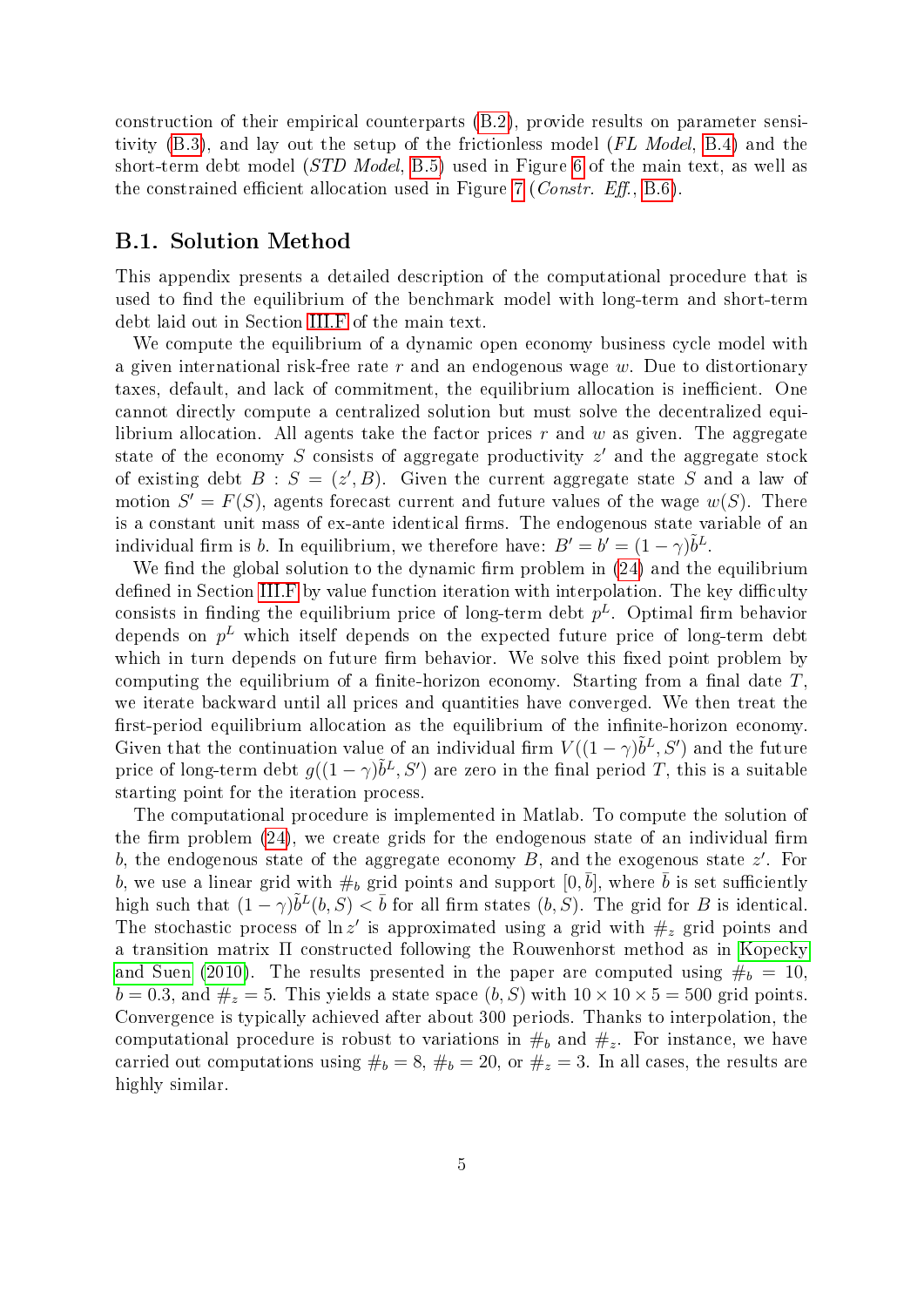The algorithm proceeds as follows:

- 1. Start at final date T. Set the value function  $V_T(b_{iT}, S_T) = 0$  and the price function of long-term debt  $g_T(b_{iT}, S_T) = 0$  for all  $(b_{iT}, S_T)$ .
- <span id="page-5-0"></span>2. At the end of period  $T-1$ , apply the following steps:
	- a) Given the aggregate state  $S_{T-1} = (z_T, B_{T-1})$ , guess aggregate firm capital  $K_T(S_{T-1}).$
	- b) Given  $K_T(S_{T-1})$ , aggregate labor demand is found by using firms' first order condition for labor [\(19\)](#page-0-2):  $L_T^d = (\zeta(1-\psi)z_T K_T^{\psi\zeta})$  $T^{ \psi \zeta } / w_T )^{1/(1-\zeta(1-\psi))}$ . Aggregate labor supply follows from [\(26\)](#page-0-2):  $L_T^s = w_T^{1/\theta}$  $T^{1/\theta}$ . Using labor market clearing, compute the equilibrium wage  $w_T$ .
	- c) The guess for  $K_T(S_{T-1})$  has provided us with an initial guess for  $w_T(S_{T-1})$ . Given this guess for  $w_T$ , solve the firm-level problem [\(24\)](#page-0-2) for the firm state  $(b_{iT-1}, S_{T-1})$  with  $b_{iT-1} = B_{T-1}$ .
		- In this final period, no new long-term debt is issued and all existing long-term debt matures at time  $T: \tilde{b}_{iT}^L = b_{iT-1}$  with  $\gamma = 1$ . The firm problem at the end of period  $T-1$  can be re-written in terms of only two choice variables:  $k_{iT}$  and  $\tilde{b}_{iT}^S$ . Given  $z_T$ ,  $k_{iT}$ , and  $w_T$ , individual labor demand  $l_{iT}$  is given by [\(19\)](#page-0-2). Using  $z_T$ ,  $k_{iT}$ ,  $l_{iT}$ ,  $\tilde{b}_{iT}^S$ ,  $\tilde{b}_{iT}^L$ , and  $w_T$ , we can compute firm output  $y_{iT}$ , the asset value in case of default  $q(\varepsilon_{iT})$ , and the threshold value  $\bar{\varepsilon}_{iT}$ . This determines the default probability  $\Phi(\bar{\varepsilon}_{iT}) = \frac{1}{2} \left[ 1 + \text{erf} \left( \bar{\varepsilon}_{iT} / (\sigma_{\varepsilon} \sqrt{2}) \right) \right].$
		- Using  $\bar{\varepsilon}_{iT}$ ,  $\Phi(\bar{\varepsilon}_{iT})$ ,  $\tilde{b}_{iT}^S$ ,  $\tilde{b}_{iT}^L$ , and  $q_{iT}$ , the price of short-term debt  $p_{iT-1}^S$  is given by [\(22\)](#page-0-2). The fact that  $\varepsilon_{iT}^{\frac{2t}{t}}$  is drawn from a continuous probability distribution implies that the threshold value  $\bar{\varepsilon}_{iT}$  and the bond price  $p_{iT-1}^S$ are continuous as well.
		- Using these constraints, numerically solve for the combination of firm capital  $k_{iT}$  and short-term debt  $\tilde{b}_{iT}^S$  that maximizes the firm objective in  $(24)$ . None of the firm choices is restricted to lie on a grid. The dividend payout constraint  $\tilde{e}$  is set such that it is not binding in equilibrium. The exact value of  $\tilde{e}$  does not affect equilibrium variables.

Note that the bond price  $p_{it}^S$  is pinned down by the firm's current policy. The equilibrium bond price and firm policy are computed in a single step. It is not necessary to compute bond prices for all possible firm actions in an 'outer loop' before computing optimal firm policy in a subsequent `inner loop'. Avoiding this `inner loop-outer loop' procedure reduces the number of necessary computations.

d) Compare the solution of the firm problem for capital  $k_{iT}$  to the guess  $K_T$ . Because there is a constant unit mass of ex-ante identical firms, these two must be identical in equilibrium. In this case, aggregate labor supply  $L_T^s$  is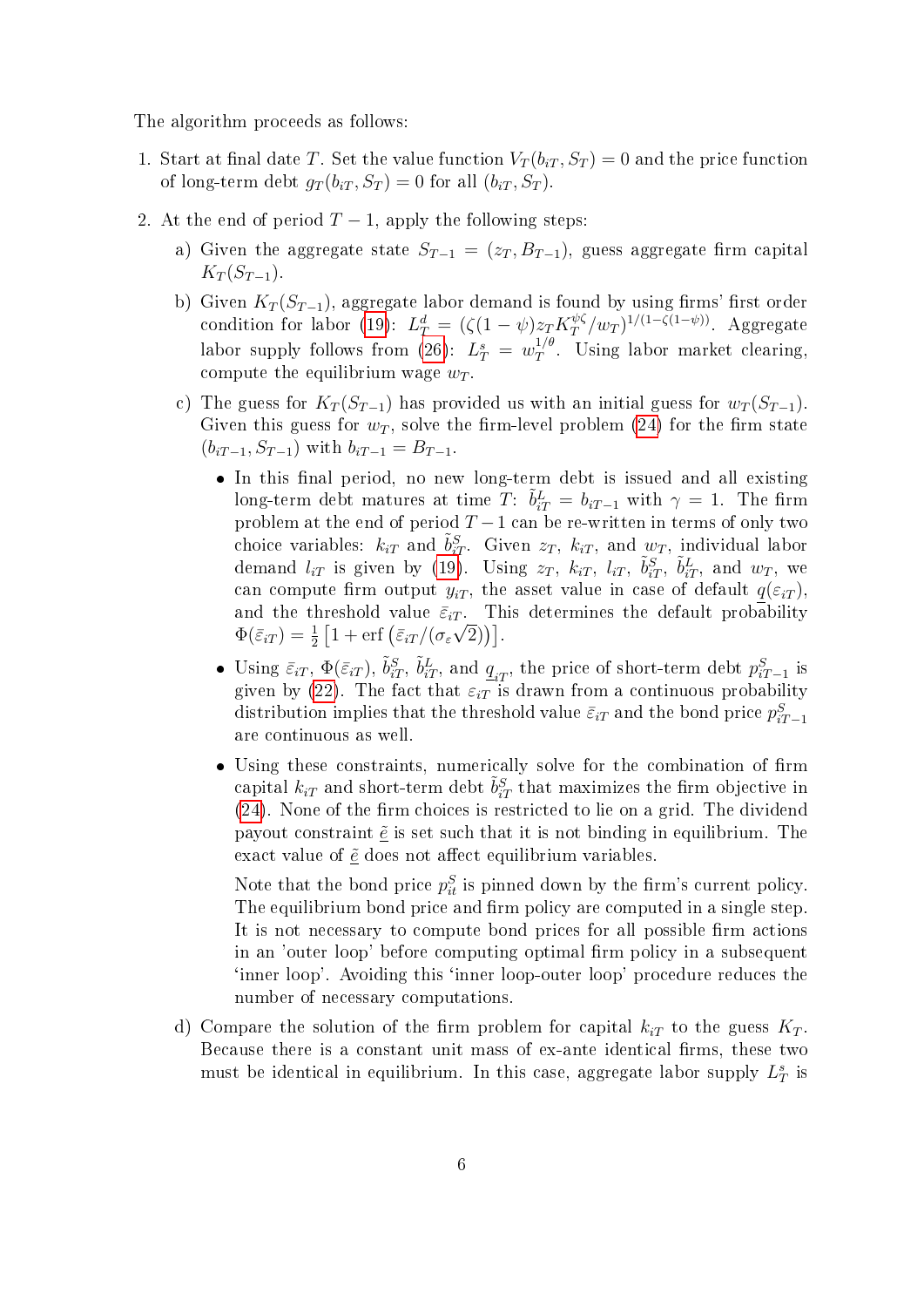equal to aggregate labor demand  $L_T^d = l_{iT}$  at the wage  $w_T$ . The labor market clears. If the absolute distance between  $k_{iT}$  and  $K_T$  is below a pre-defined tolerance level, continue to the next step, otherwise update  $K_T$  and return to step [2b.](#page-5-0)

- e) Once we have found the equilibrium wage  $w(S_{T-1})$  and the solution to the firm problem [\(24\)](#page-0-2) for the firm state  $(b_{iT-1}, S_{T-1})$  with  $b_{iT-1} = B_{T-1}$ , we compute the solution to [\(24\)](#page-0-2) for all firm states  $(b_{iT-1}, S_{T-1})$  with  $b_{iT-1} \neq B_{T-1}$ . The equilibrium wage  $w(S_{T-1})$  is held constant during this step because it only depends on the aggregate state  $S_{T-1}$ .
- f) Use these results to store the value function  $V_{T-1}(b_{iT-1}, S_{T-1})$  and the price function of long-term debt  $g_{T-1}(b_{iT-1}, S_{T-1})$  in all firm states  $(b_{iT-1}, S_{T-1})$ .
- <span id="page-6-1"></span><span id="page-6-0"></span>3. In all periods  $t < T-1$ , apply the following steps. They closely follow the procedure from period  $T-1$ , with the addition of long-term debt  $\tilde{b}^L_{it+1}$  as a new choice variable and the law of motion  $S_{t+1} = F_t(S_t)$ .
	- a) Given the aggregate state  $S_t = (z_{t+1}, B_t)$ , guess aggregate firm capital  $K_{t+1}(S_t)$ .
	- b) Given  $K_{t+1}(S_t)$ , compute the equilibrium wage  $w_{t+1}$  as in step [2b](#page-5-0) above.
	- c) Guess a value for the future aggregate state  $B_{t+1}$ . Together with the stochastic process of  $z_{t+1}$ , this yields a candidate law of motion for the aggregate state  $S_{t+1} = F_t(S_t).$ 
		- i. Given the current guess for  $w_{t+1}$  and the candidate law of motion  $S_{t+1}$  =  $F_t(S_t)$ , solve the firm-level problem [\(24\)](#page-0-2) for the firm state  $(b_{it}, S_t)$  with  $b_{it} = B_t.$ 
			- The firm problem at the end of period  $t$  can be re-written in terms of three choice variables: capital  $k_{it+1}$ , short-term debt  $\tilde{b}_{it+1}^S$ , and long-term debt  $\tilde{b}^L_{it+1}$ . Compute individual labor demand  $l_{it+1}$ , firm output  $y_{it+1}$ , and the asset value in case of default  $q(\varepsilon_{it+1})$ . The solution to the equilibrium of period  $t + 1$  (as computed previously) provides the value function  $V_{t+1}((1 - \gamma)\tilde{b}_{it+1}^L, S_{t+1})$ . Use it together with  $S_{t+1} = F_t(S_t)$  to compute the threshold value  $\bar{\varepsilon}_{it+1}$  and the default probability  $\Phi(\bar{\varepsilon}_{it+1})$ . As above, none of the firm choices is restricted to lie on a grid. To compute the exact solution of  $\bar{\varepsilon}_{it+1}$ , off-grid values of  $V_{t+1}((1 - \gamma)\tilde{b}_{it+1}^L, S_{t+1})$  are approximated by cubic interpolation.
			- The price of short-term debt  $p_{it}^S$  is computed as above. The key equilibrium variable of the model is the price of long-term debt  $p_{it}^L$ as given by  $(23)$ . It not only depends on the firm's current behavior but also on the future price of long-term debt which in turn depends on future firm behavior. The solution to the equilibrium of period  $t + 1$  (as computed previously) provides the future long-term debt price  $g_{t+1}((1 - \gamma)\tilde{b}_{it+1}^L, S_{t+1})$ . Use it together with  $S_{t+1} = F_t(S_t)$  to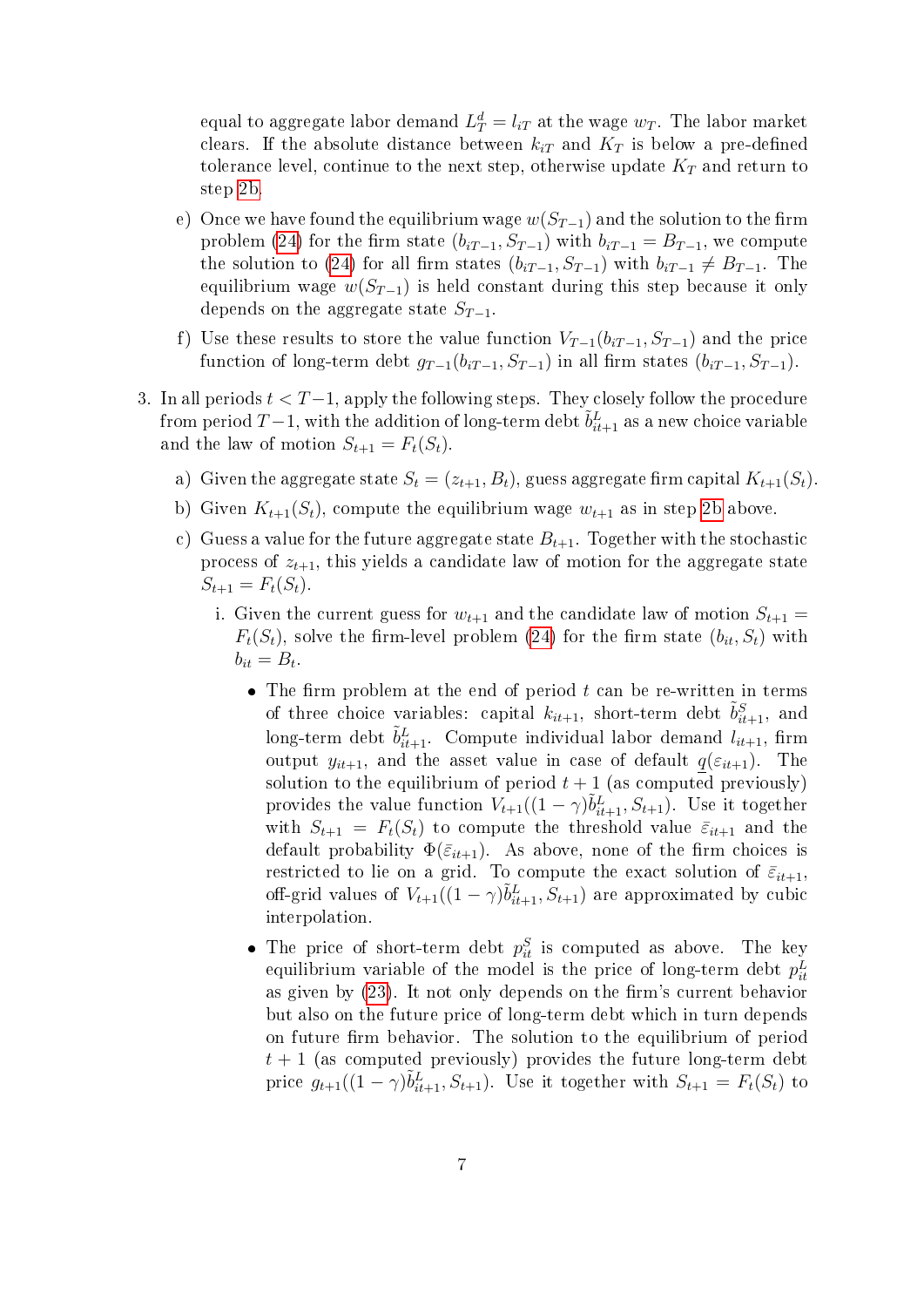compute  $p_{it\cdot}^L$ . To compute the exact solution of  $p_{it}^L$ , off-grid values of  $g_{t+1}((1-\gamma)\tilde{b}_{it+1}^L, S_{t+1})$  are approximated by cubic interpolation. The fact that  $\varepsilon_{it+1}$  is drawn from a continuous probability distribution implies that  $p_{it}^S$  and  $p_{it}^L$  are continuous as well.

 Using these constraints, numerically solve for the combination of  $k_{it+1}$ ,  $\tilde{b}_{it+1}^S$ , and  $\tilde{b}_{it+1}^L$ , that maximizes the firm objective in [\(24\)](#page-0-2). As above, none of the firm choices is restricted to lie on a grid. The dividend payout constraint  $\tilde{e}$  is set such that it is not binding in equilibrium. The exact value of  $\tilde{e}$  does not affect equilibrium variables.

Note that the equilibrium bond prices  $p_{it}^S$  and  $p_{it}^L$  are pinned down by the firm's current and future policy. Equilibrium bond prices and firm policy are computed in a single step. It is not necessary to compute bond prices for all possible firm actions in an 'outer loop' before computing optimal firm policy in a subsequent 'inner loop'. Avoiding this 'inner loop-outer loop' procedure reduces the number of necessary computations.

- ii. Compare the solution of the firm problem for the future stock of existing debt  $b_{it+1} = (1-\gamma)\tilde{b}_{it+1}^L$  to the guess  $B_{t+1}$ . Because there is a constant unit mass of ex-ante identical firms, these two must be identical in equilibrium. If the absolute distance between  $b_{it+1}$  and  $B_{t+1}$  is below a pre-defined level of tolerance, continue to step [3d,](#page-7-1) otherwise update the guess  $B_{t+1}$  and the candidate law of motion  $S_{t+1} = F_t(S_t)$ , and return to step [3\(c\)i.](#page-6-0)
- <span id="page-7-1"></span>d) Compare the solution of the firm problem for capital  $k_{it+1}$  to the guess  $K_{t+1}$ . Because there is a constant unit mass of ex-ante identical firms, these two must be identical in equilibrium. In this case, the labor market clears. If the absolute distance between  $k_{it+1}$  and  $K_{t+1}$  is below a pre-defined tolerance level, continue to the next step, otherwise update  $K_T$  and return to step [3c.](#page-6-1)
- e) Once we have found the equilibrium wage  $w(S_t)$  and the solution to the firm problem [\(24\)](#page-0-2) for the firm state  $(b_{it}, S_t)$  with  $b_{it} = B_t$ , we compute the solution to [\(24\)](#page-0-2) for all firm states  $(b_{it}, S_t)$  with  $b_{it} \neq B_t$ .
- f) Use these results to store the value function  $V_t(b_{it}, S_t)$  and the price function of long-term debt  $q_t(b_{it}, S_t)$  in all firm states  $(b_{it}, S_t)$ .
- g) If the absolute distances between  $V_t(b_{it}, S_t)$  and  $V_{t+1}(b_{it+1}, S_{t+1})$ , and between  $g_t(b_{it}, S_t)$  and  $g_{t+1}(b_{it+1}, S_{t+1})$  are above a pre-defined level of tolerance, continue with period  $t-1$ . If the absolute distances are below the tolerance level. the equilibrium allocation is found.

## <span id="page-7-0"></span>B.2. Model Moments and Empirical Moments

In this section, we define key model variables [\(B.2.1\)](#page-8-0) and describe the construction of their empirical counterparts [\(B.2.2](#page-9-0) and [B.2.3\)](#page-9-1).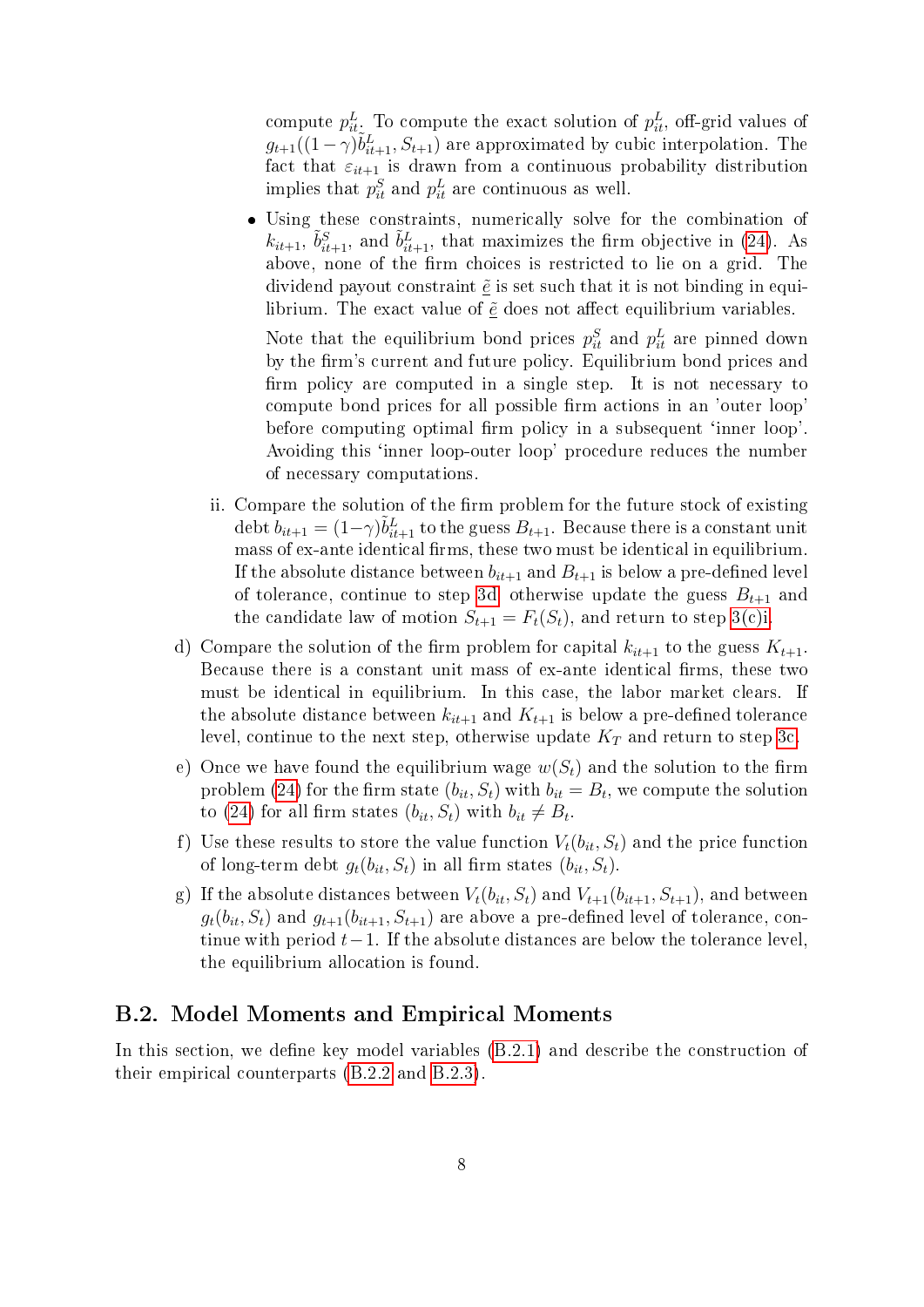Table B.1: Business Cycle Model - Variables

<span id="page-8-1"></span>

| GDP                               | $y_t - f - \xi \int_{-\infty}^{\varepsilon_t} \underline{q}_t \varphi(\varepsilon) d\varepsilon - H(\tilde{b}_{t+1}^S, \tilde{b}_{t+1}^L, b_{t+1})$ |
|-----------------------------------|-----------------------------------------------------------------------------------------------------------------------------------------------------|
| Total debt                        | $D \equiv \frac{1+c}{1+r}\tilde{b}^S + \frac{\gamma+c}{\gamma+r}\tilde{b}^L$                                                                        |
| Leverage: Firm debt / Firm assets |                                                                                                                                                     |
| Long-term debt share              | $\begin{array}{c}\frac{1}{D}\frac{\gamma+c}{\gamma+r}\frac{1-\gamma}{1+r}\tilde{b}^{L}\\ \frac{1+r}{\gamma+r}\\ \Phi(\bar{\varepsilon})\end{array}$ |
| Macaulay duration                 |                                                                                                                                                     |
| Default rate                      |                                                                                                                                                     |
| Short-term spread                 | $sp^S \equiv \frac{1+c}{p^S} - (1+r)$                                                                                                               |
| Long-term spread                  | $sp^L \equiv \frac{\gamma + c}{p^L} + 1 - \gamma - (1 + r)$                                                                                         |
| Average credit spread             | $\frac{\tilde{b}^S}{\tilde{b}^S+\tilde{b}^L-b} \times sp^S + \frac{\tilde{b}^L-b}{\tilde{b}^S+\tilde{b}^L-b} \times sp^L$                           |
| Spread term structure             | $\int^b s v \, dx - s v^S$                                                                                                                          |

#### <span id="page-8-0"></span>B.2.1. Model Moments

Table [B.1](#page-8-1) defines key model variables. Detailed derivations are provided below.

The total amount of firm debt is the present value of future debt payments discounted at the riskless rate r:

$$
D = \frac{1+c}{1+r}\tilde{b}^{S} + \frac{\gamma+c}{1+r}\tilde{b}^{L} + (1-\gamma)\frac{\gamma+c}{(1+r)^{2}}\tilde{b}^{L} + (1-\gamma)^{2}\frac{\gamma+c}{(1+r)^{3}}\tilde{b}^{L} + ...
$$
  

$$
= \frac{1+c}{1+r}\tilde{b}^{S} + \frac{\gamma+c}{1+r}\tilde{b}^{L} \sum_{j=0}^{\infty} \left(\frac{1-\gamma}{1+r}\right)^{j} = \frac{1+c}{1+r}\tilde{b}^{S} + \frac{\gamma+c}{\gamma+r}\tilde{b}^{L} \tag{A1}
$$

The long-term debt share of a given firm is the present value of debt payments due more than one year from today divided by the total amount of firm debt  $D$ :

$$
\frac{1}{D} \left( (1 - \gamma) \frac{\gamma + c}{(1 + r)^2} \tilde{b}^L + (1 - \gamma)^2 \frac{\gamma + c}{(1 + r)^3} \tilde{b}^L + \dots \right)
$$
\n
$$
= \frac{1}{D} \frac{\gamma + c}{\gamma + r} \frac{1 - \gamma}{1 + r} \tilde{b}^L
$$
\n(A2)

The Macaulay duration is the weighted average term to maturity of the cash flows from a bond divided by the price:

$$
\mu = \frac{1}{p_r^L} \sum_{j=1}^{\infty} j(1 - \gamma)^{j-1} \frac{c + \gamma}{(1+r)^j} = \frac{c + \gamma}{p_r^L} \frac{1+r}{(\gamma+r)^2}
$$
(A3)

where  $p_r^L$  is the price of a riskless long-term bond:

$$
p_r^L = \sum_{j=1}^{\infty} (1 - \gamma)^{j-1} \frac{c + \gamma}{(1+r)^j} = \frac{c + \gamma}{r + \gamma}
$$
 (A4)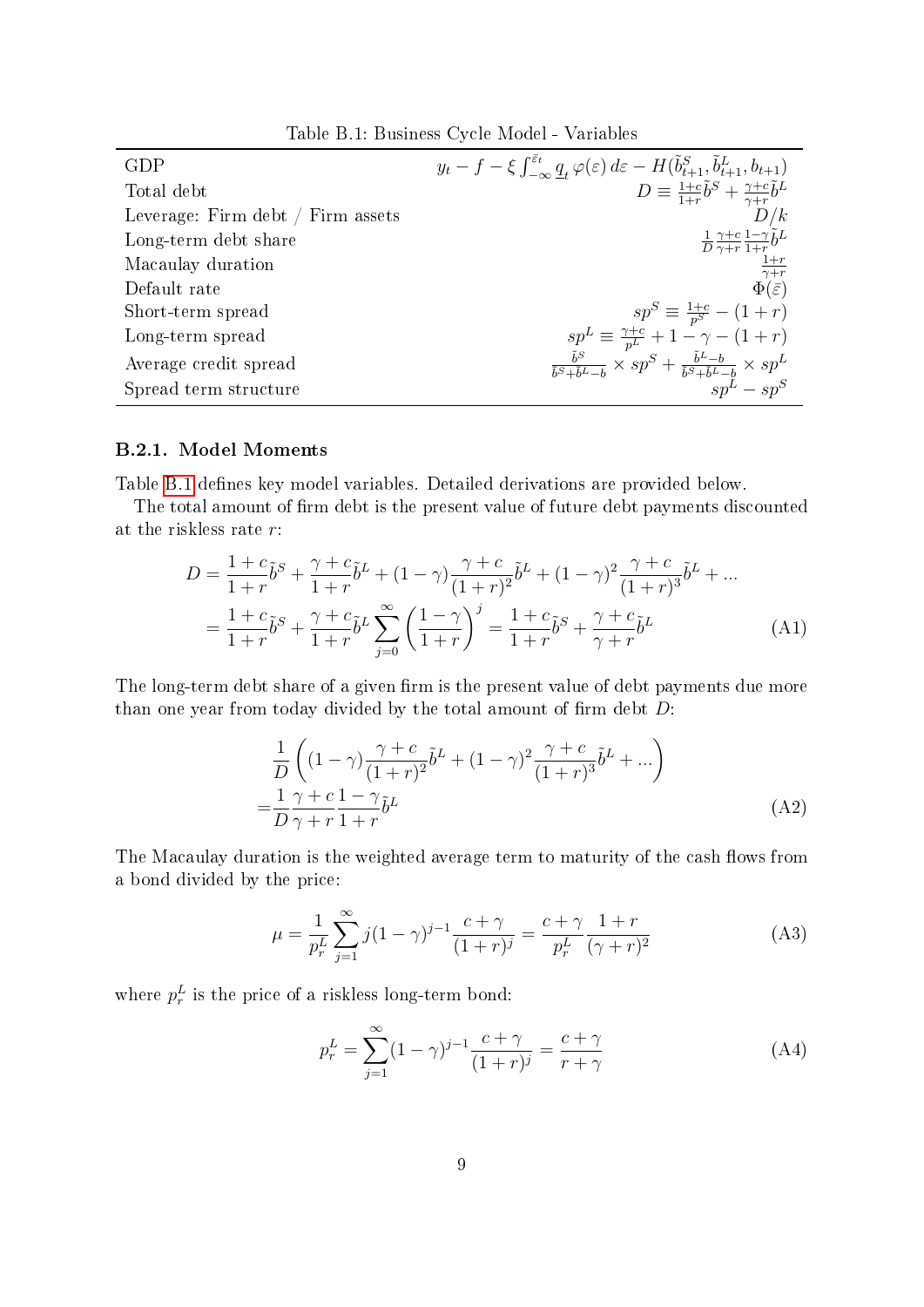It follows for the Macaulay duration:

$$
\mu = \frac{1+r}{\gamma+r} \tag{A5}
$$

The short-term spread compares the gross return (in the absence of default) from buying a short-term bond with the riskless rate:

$$
\frac{1+c}{p^S} - (1+r)
$$
\n<sup>(A6)</sup>

The long-term spread compares the gross return (in the absence of default and assuming  $p^L$  is constant) from buying a long-term bond with the riskless rate:

$$
\frac{\gamma + c + (1 - \gamma)p^L}{p^L} - (1 + r) = \frac{\gamma + c}{p^L} + 1 - \gamma - (1 + r)
$$
 (A7)

#### <span id="page-9-0"></span>B.2.2. Empirical Moments Table [2](#page-0-2)

Leverage and the long-term debt share are from Compustat for the years 1984-2015. We exclude financial firms (SIC codes  $6000-6999$ ) and utilities (SIC 4900-4949) as well as firm-year observations with an ISO Currency Code different from US Dollar.

Leverage is the average of the aggregate book value of total debt (annual data item  $34 +$  data item 9) over the aggregate book value of total firm assets (at historical cost, data item 6). The long-term debt share is the average of aggregate debt with remaining term to maturity of more than one year (data item 9) over aggregate total firm debt  $(data item 34 + data item 9).$ 

The average credit spread is from [Adrian et al.](#page-17-1) [\(2013\)](#page-17-1), Table 2, who use micro data on new debt issuances of various maturities by US corporations 1998-2010. We target the issuance amount weighted average spread on all loan and bond issuances. The model counterpart is the issuance weighted average of the credit spread on short-term debt and long-term debt as defined in Table [B.1.](#page-8-1)

#### <span id="page-9-1"></span>B.2.3. Empirical Moments Table [3](#page-0-2)

Annual data on GDP and total debt in Table [3](#page-0-2) of the main text is from the Flow of Funds 1984-2015. This is the same data as used in Figure [1](#page-0-2) and Figure [2](#page-0-2) of the main text (see Appendix [A.2](#page-1-0) for details). The moments for total debt are calculated using data for all non-financial firms. Results are highly similar if we restrict ourselves to the corporate sector.

Leverage,  $b/k$ , and the long-term debt share are calculated using annual Compustat data 1984-2015. To facilitate comparison with the Flow of Funds data, we only include Compustat firm-year observations which are reported in December of a given year. We exclude financial firms (SIC codes  $6000-6999$ ) and utilities (SIC 4900-4949) as well as firm-year observations with an ISO Currency Code different from US Dollar. Furthermore, we exclude observations which report negative Firm Debt (data item  $34 + \text{data}$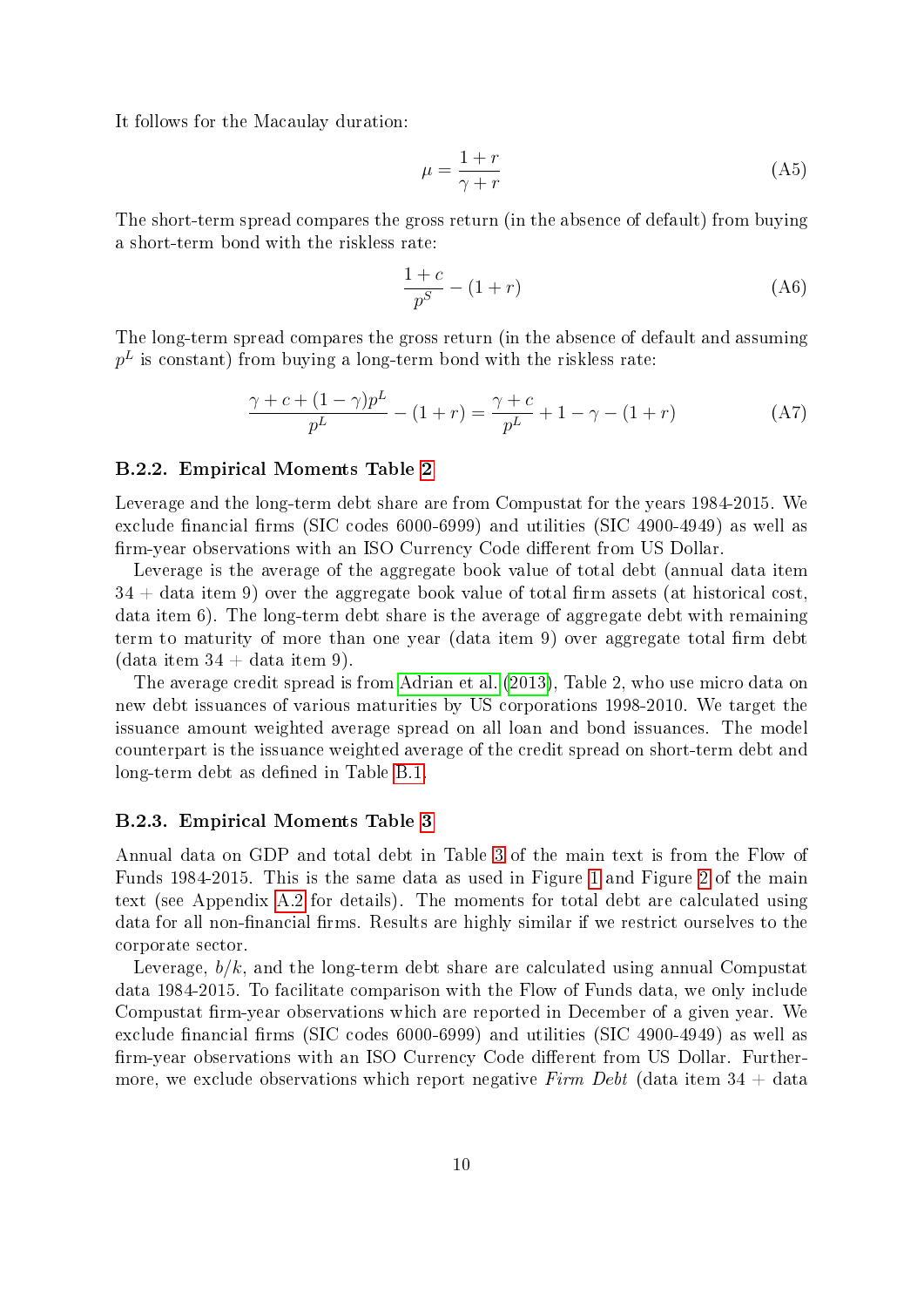item 9) or Sales (data item 12), as well as those which do not report information on Long-term Debt (data item 9), Firm Debt, or Sales.

Leverage is the average of the aggregate book value of total Firm Debt over the aggregate book value of total firm assets (at historical cost, data item 6).  $b/k$  at the end of year t is the CPI-deflated stock of aggregate debt at the end of year  $t-1$  with remaining term to maturity of more than one year (data item 9) divided by CPI-deflated total assets at the end of year  $t$  (data item 6). The long-term debt share is the average of aggregate debt at the end of year  $t$  with remaining term to maturity of more than one year (data item 9) over aggregate total Firm Debt at the end of year t (data item  $34 + i$ tem 9).

The default rate is from from [Giesecke et al.](#page-17-2) [\(2014\)](#page-17-2). It denotes the total defaulted value of US corporate debt over total par value at annual frequency (1984-2012).

Data on credit spreads is from the FRED database of the St. Louis Fed 1997-2015. We use this data source because it provides time series on credit spreads broken down by different maturities. Average Credit Spread is the ICE BofAML US Corporate Master Option-Adjusted Spread. This is a market capitalization-weighted average of optionadjusted spreads of US investment grade corporate bonds (remaining maturity above one year, minimum amount outstanding of 250 million USD, currently not in default) relative to a spot Treasury curve. The model counterpart is the issuance weighted average of the credit spread on short-term debt and long-term debt.

Spread Term Structure is the difference between the ICE BofAML US Corporate 7-10 Year Option-Adjusted Spread (remaining term to maturity between seven and ten years) and the ICE BofAML US Corporate 1-3 Year Option-Adjusted Spread (remaining term to maturity less than three years). A maturity between seven and ten years roughly matches the average maturity of a long-term bond in our model with  $\gamma = 0.1284$ . The maturity of less than three years is the shortest maturity available in FRED.

#### <span id="page-10-0"></span>B.3. Parameter Sensitivity

In this section, we provide results on the sensitivity of key model moments with respect to parameter values. Table [B.2](#page-11-0) and Figure [B.4](#page-11-1) present results from the benchmark model with long-term and short-term debt (Section  $III.F$ ) for different sets of parameter values. Benchmark corresponds to the parameter values calibrated to US data given in Table [1.](#page-0-2) In addition, results are shown for four different sets of parameter values. In each case, only the indicated parameter value differs from the values given in Table [1.](#page-0-2)

•  $\gamma = 0.4$ : The main benefit of borrowing at long maturities is that fewer bonds need to be issued each period to maintain a given amount of leverage. Using long-term debt therefore saves issuance costs. Increasing the repayment rate of long-term debt from 0.1284 (average Macaulay duration 6.5 years) to 0.4 (average duration 2.4 years) implies that firms need to roll-over their long-term debt at higher frequency which reduces the benefit of borrowing at long maturities. The equilibrium share of long-term debt falls. The lower stock of outstanding long-term debt induces firms to reduce average leverage relative to the Benchmark case. The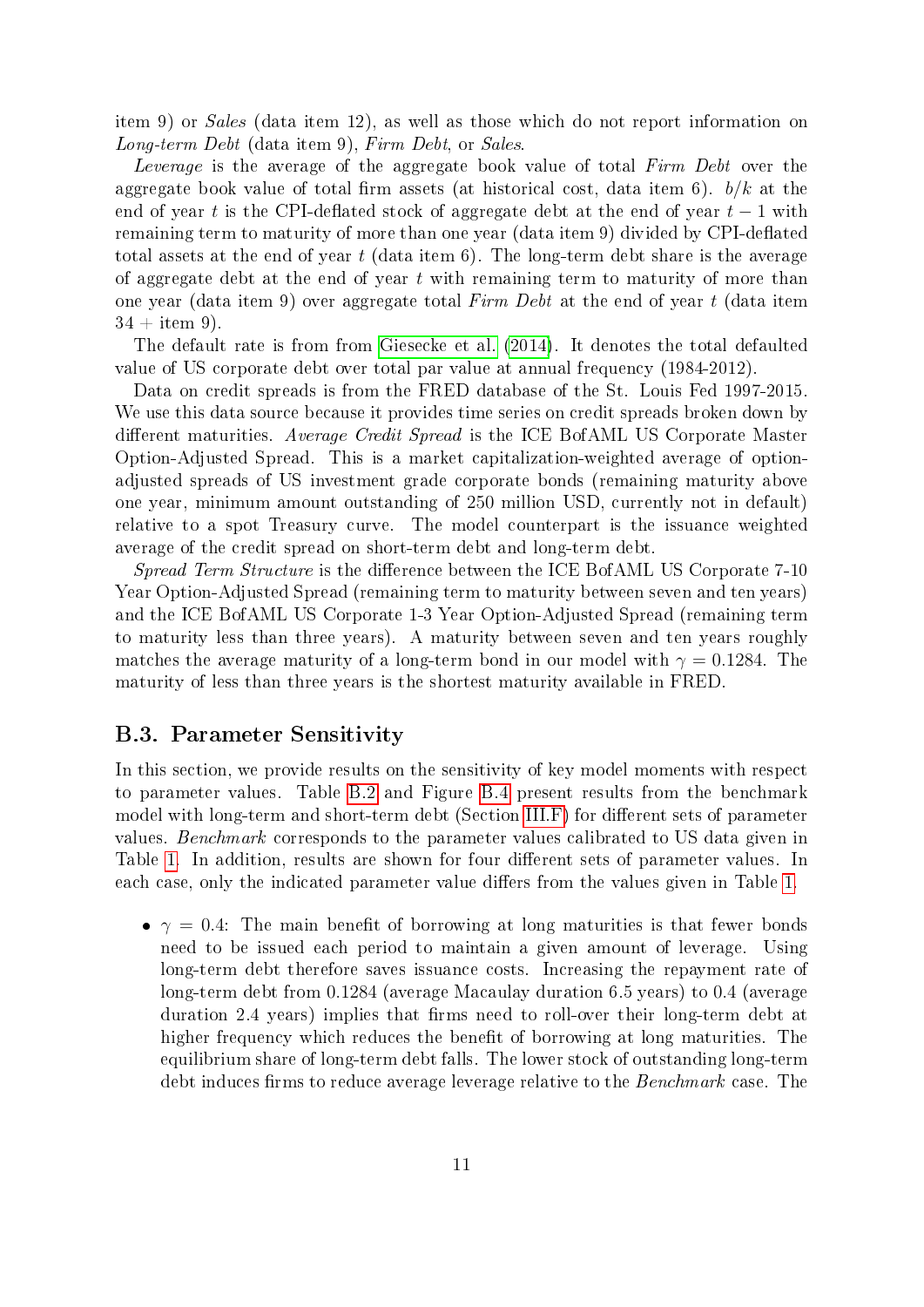<span id="page-11-0"></span>

|                         | Benchmark $\gamma = 0.4$ $\sigma_{\epsilon} = 0.75$ $\xi = 0.45$ $\eta = 0$ |         |         |        |         |
|-------------------------|-----------------------------------------------------------------------------|---------|---------|--------|---------|
| Leverage: Debt / Assets | 29.3%                                                                       | 21.4\%  | 24.1\%  | 33.1\% | 21.5%   |
| Long-term debt share    | 75.4%                                                                       | 58.2%   | 79.0%   | 66.0%  | 26.8%   |
| Average credit spread   | $2.3\%$                                                                     | $1.8\%$ | $3.3\%$ | 2.5%   | 1.7%    |
| Default rate            | $2.6\%$                                                                     | $1.9\%$ | $3.3\%$ | 3.3%   | $1.8\%$ |
| GDP volatility          | $3.1\%$                                                                     | 2.8%    | $3.0\%$ | 3.2%   | 2.7%    |

Table B.2: Parameter Sensitivity - Model Moments

Note: Each column corresponds to a distinct set of parameter values. Benchmark is the equilibrium of the benchmark model with long-term and short-term debt (Section [III.F\)](#page-0-2) using the parameter values given in Table [1.](#page-0-2) All other columns use the same set of parameter values with the exception of the indicated model parameter. Average credit spread is the issuance weighted average of the credit spread on short-term debt and long-term debt as defined in Table [B.1.](#page-8-1) GDP volatility is the standard deviation of linearly detrended annual ln GDP.

<span id="page-11-1"></span>

Figure B.4: Parameter Sensitivity - Firm Credit Growth t and Output Growth  $t + x$ *Note:* Bars show pairwise correlations between annual growth of total firm debt at the end of year  $t$ and GDP growth in year  $t + x$ . Each group of bars corresponds to a distinct set of parameter values. Benchmark is the equilibrium of the benchmark model with long-term and short-term debt (Section [III.F\)](#page-0-2) using the parameter values given in Table [1.](#page-0-2) All other four-bar groups use the same set of parameter values with the exception of the indicated model parameter.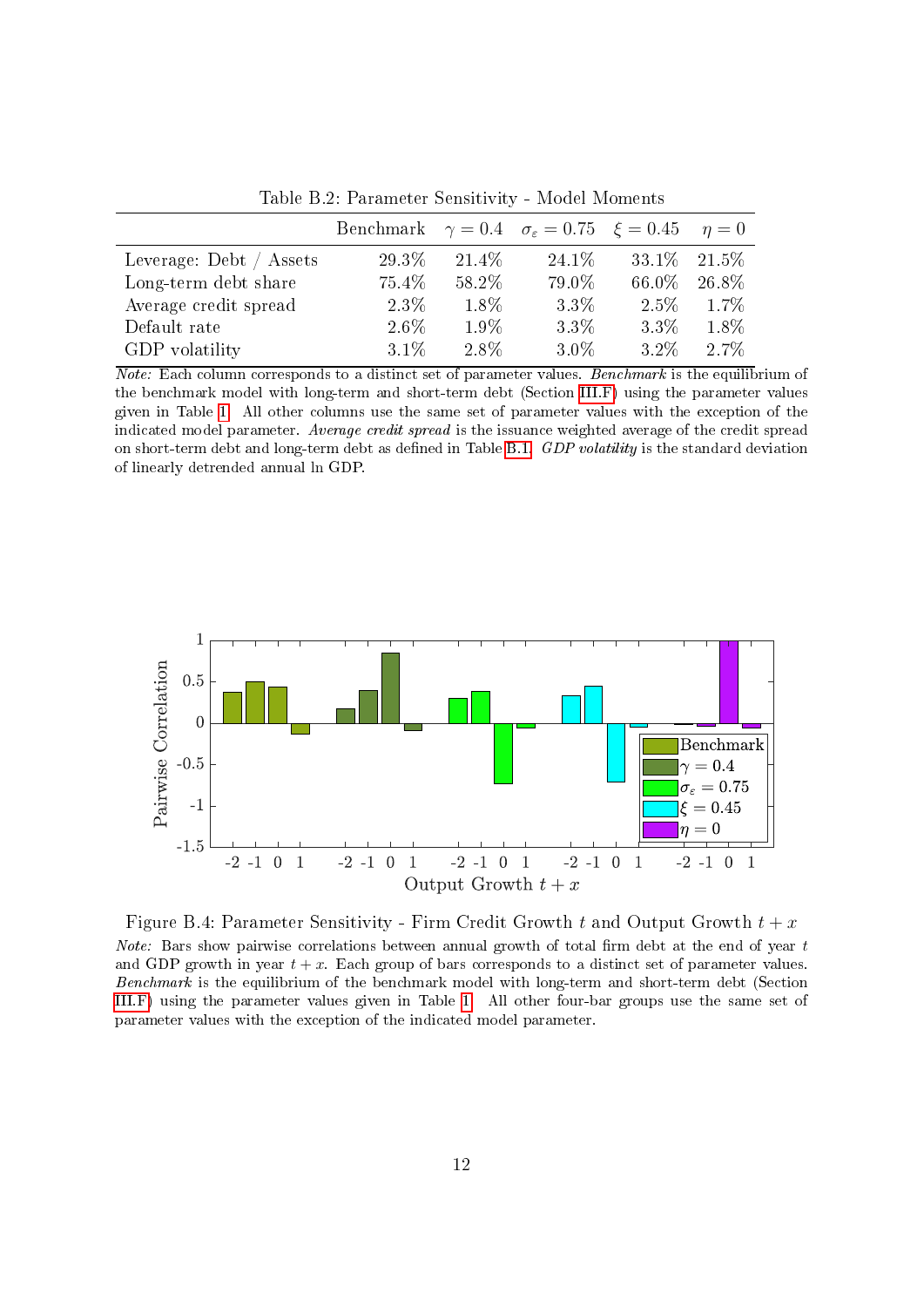average default rate and credit spreads fall. As shown in Figure [B.4,](#page-11-1) total firm debt co-moves more strongly with contemporaneous output at the higher value of  $\gamma$ . This reduces the volatility of leverage and credit spreads and thereby lowers GDP volatility from  $3.1\%$  $3.1\%$  $3.1\%$  to  $2.8\%$ .<sup>1</sup>

- $\bullet \ \sigma_{\varepsilon} = 0.75$ : An increase in the standard deviation of the firm-specific capital quality shock  $\varepsilon$  from 0.6519 to 0.75 leads to higher default risk. Firms respond by reducing average leverage. However, higher default risk increases the sensitivity of the longterm bond price  $p^L$  with respect to firm behavior. Firms' incentive to increase leverage and default risk during a downturn at the expense of existing creditors is reinforced. As shown in Figure [B.4,](#page-11-1) the increase in leverage during a downturn can be strong enough for debt to rise when output falls. The contemporaneous correlation between debt and output becomes negative.
- $\xi = 0.45$ : A reduction in default costs from  $\xi = 0.669$  to  $\xi = 0.45$  shifts the tradeoff between the tax advantage of debt and expected default costs in favor of higher average leverage and default risk. As explained above, higher default risk increases the sensitivity of the long-term bond price  $p<sup>L</sup>$  with respect to firm behavior. This amplifies the counter-cyclical behavior of leverage and credit spreads and translates into higher GDP volatility.
- $\bullet$   $\eta = 0$ : A reduction in the debt issuance cost from 0.0077 down to zero implies that debt roll-over is now costless. This reduces the disadvantage of borrowing at short maturities. The equilibrium share of long-term debt falls. The lower stock of outstanding long-term debt leads to reduced average leverage, default risk, and credit spreads. As shown in Figure [B.4,](#page-11-1) the lag in total debt with respect to output disappears. Without 'slow debt', GDP volatility falls to 2.7%.

As shown in Table [B.2,](#page-11-0) even in the absence of roll-over costs firms issue small positive amounts of long-term debt in this model. In [Jungherr and Schott](#page-17-3) [\(2020\)](#page-17-3) we show that, ceteris paribus, firms prefer owing a given stock of debt in the form of long-term rather than short-term bonds. The reason is that the positive probability of future default lowers the expected repayment of long-term debt from the firm to existing creditors. Because of default risk, firms discount the future at a higher rate than creditors.

## <span id="page-12-0"></span>B.4. Business Cycle Model - Frictionless

Figure [6](#page-0-2) of the main text displays impulse response functions of a frictionless open economy business cycle model without default costs, taxes, or debt issuance costs. The Modigliani-Miller irrelevance result holds in this environment.

<span id="page-12-1"></span><sup>&</sup>lt;sup>1</sup> For comparison, GDP volatility is  $2.6\%$  in the constrained efficient allocation, the frictionless model, and the short-term debt model.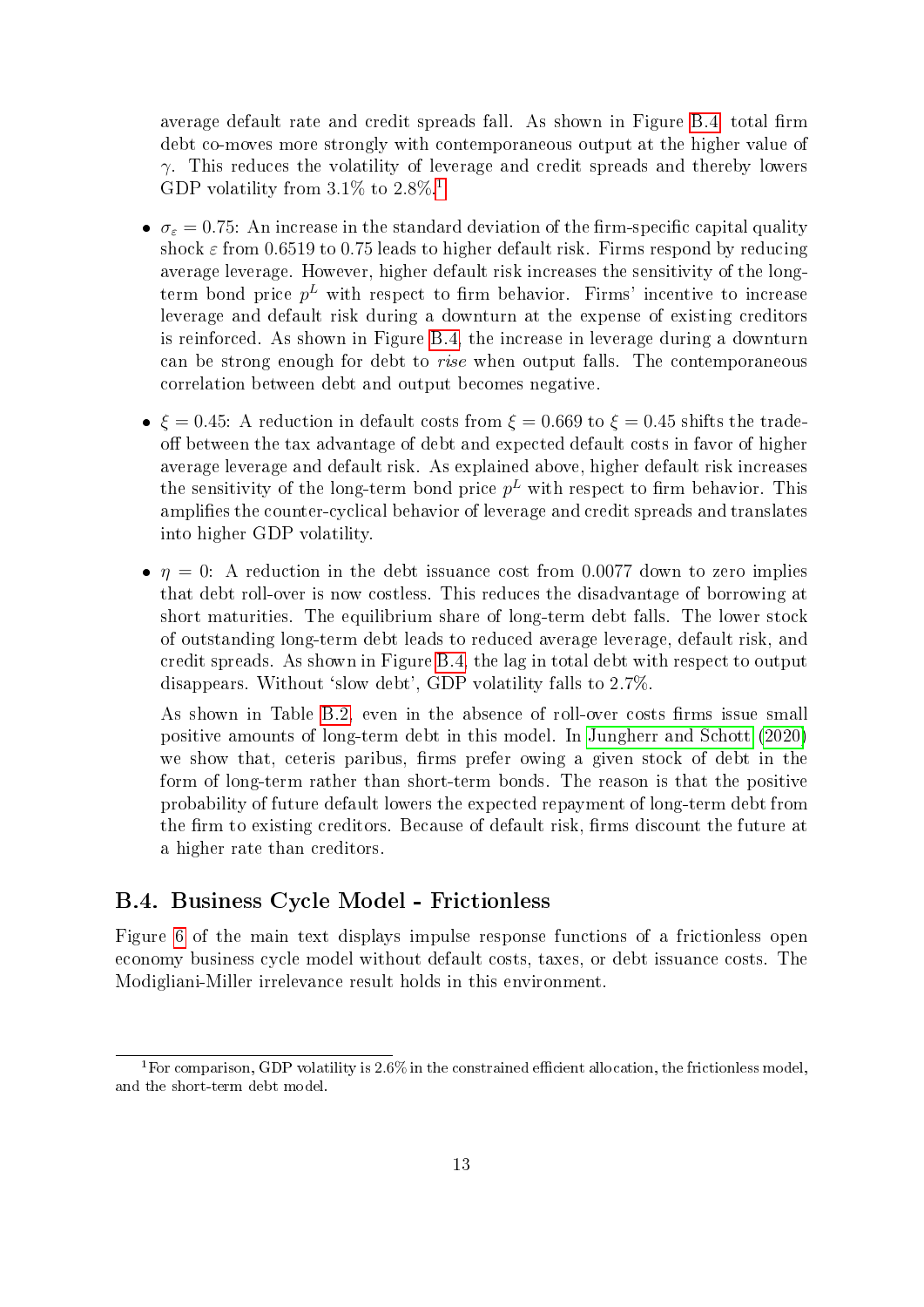#### B.4.1. Setup

There is a unit mass of ex-ante identical firms. The production technology is the same as in the benchmark model with long-term debt. Firm earnings are given as

$$
z_t \left( k_{it}^{\psi} l_{it}^{1-\psi} \right)^{\zeta} + \varepsilon_{it} k_{it} - w l_{it} - \delta k_{it} - f \tag{A8}
$$

The firm-specific idiosyncratic earnings shock  $\varepsilon_{it}$  is i.i.d. and follows a probability distribution  $\varphi(\varepsilon)$  with zero mean. As in the long-term debt model, productivity evolves according to:  $\ln z_t = \rho_z \ln z_{t-1} + \epsilon_t$ , where  $\epsilon_t$  is white noise with standard deviation  $\sigma_z$ . Capital  $k_{it}$  and labor  $l_{it}$  are chosen at the end of period  $t-1$  after  $z_t$  is realized.

Just as before, there is a representative household with GHH preferences over consumption  $C_t$  and labor  $L_t$ :

$$
u\left(C_t - \frac{L_t^{1+\theta}}{1+\theta}\right),\tag{A9}
$$

with  $u(\cdot)$  being strictly increasing and concave, and  $\theta > 0$ .

#### B.4.2. Optimal Firm Behavior

Conditional on  $k_{it}$  and the realization of  $z_t$ , an individual firm chooses labor to maximize static profits:

<span id="page-13-0"></span>
$$
l_{it} = \left(\frac{(1-\psi)\zeta z_t k_{it}^{\psi\zeta}}{w_t}\right)^{\frac{1}{1-(1-\psi)\cdot\zeta}}
$$
(A10)

Optimal capital demand solves:

$$
\max_{k_{it}} - k_{it} + \frac{1}{1+r} \int_{-\infty}^{\infty} \left[ (1-\delta)k_{it} + z_t \left( k_{it}^{\psi} l_{it}^{1-\psi} \right)^{\zeta} + \varepsilon k_{it} - w l_{it} - f \right] \varphi(\varepsilon) d\varepsilon \qquad (A11)
$$

subject to [\(A10\)](#page-13-0). We define the profitability term  $A_t$ :

$$
A_t = z_t^{\frac{1}{1-(1-\psi)\cdot\zeta}} \cdot \left(\frac{(1-\psi)\cdot\zeta}{w_t}\right)^{\frac{(1-\psi)\cdot\zeta}{1-(1-\psi)\cdot\zeta}} - w_t \left(\frac{(1-\psi)\cdot\zeta}{w_t}\right)^{\frac{1}{1-(1-\psi)\cdot\zeta}}
$$
(A12)

This implies for optimal capital demand:

<span id="page-13-1"></span>
$$
k_{it} = \left(\frac{A_t \psi \zeta}{(r+\delta)[1-(1-\psi)\zeta]}\right)^{\frac{1-(1-\psi)\zeta}{1-\zeta}}
$$
(A13)

#### B.4.3. Equilibrium

 ${\bf Definition:~ Compute~ Equilibrium.~ Given~ a~ realization~ of~}z_t,$  a competitive equilibrium consists of  $(i)$  quantities of capital  $k_{it}$  and labor  $l_{it},$  and  $\left( ii\right)$  a wage rate  $w_{t},$  such that: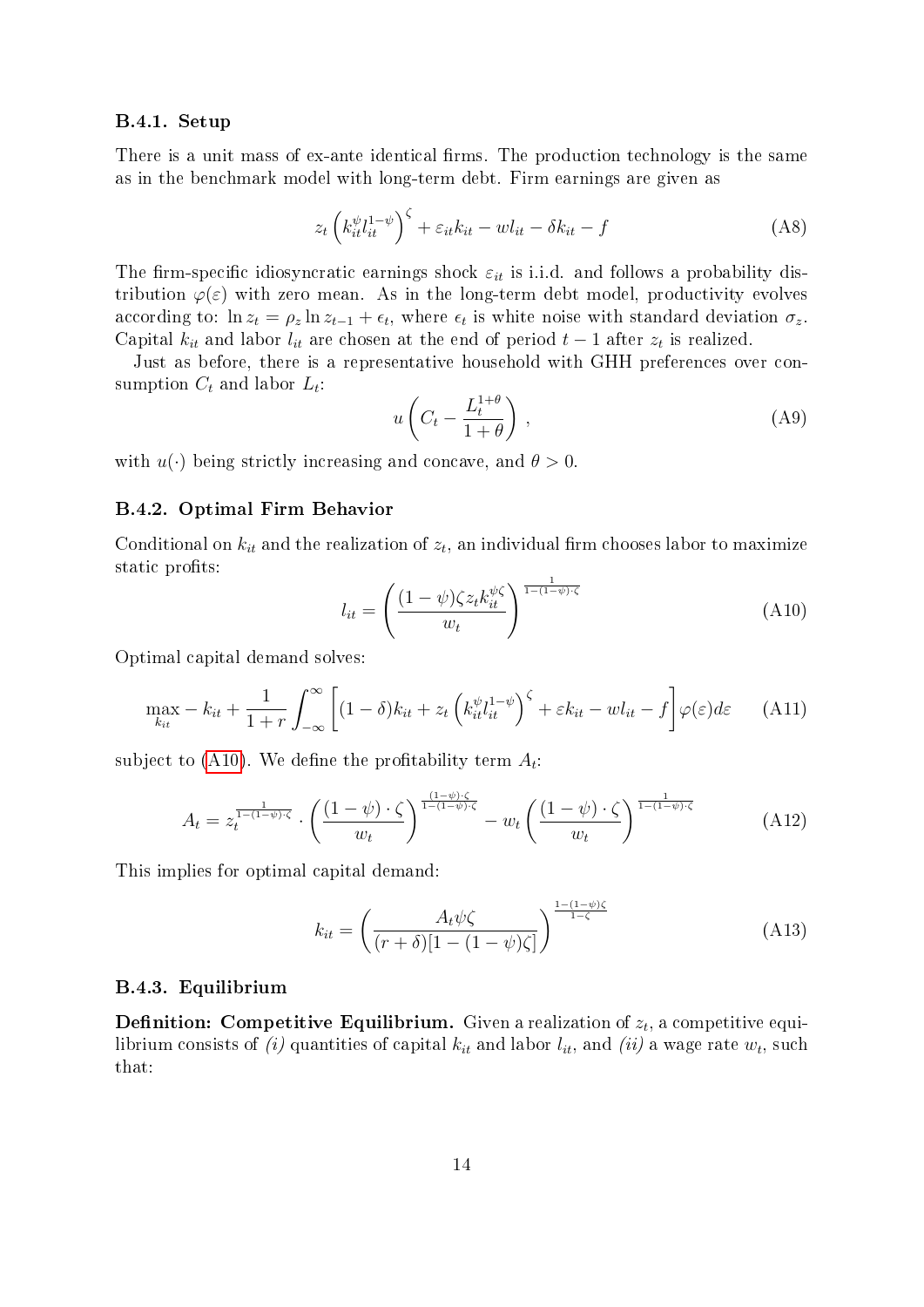- 1.  $k_{it}$  and labor  $l_{it}$  satisfy [\(A13\)](#page-13-1) and [\(A10\)](#page-13-0)
- 2. The labor market clears:

$$
w_t^{\frac{1}{\theta}} = l_{it}
$$

The parameters r,  $\zeta$ ,  $\psi$ ,  $\delta$ ,  $\theta$ ,  $\sigma_z$ , and  $\rho_z$  are left unchanged with respect to the benchmark model.

# <span id="page-14-0"></span>B.5. Business Cycle Model - Short-term Debt

Figure [5,](#page-0-2) Figure [6,](#page-0-2) and Table [3](#page-0-2) in the main text report results for a business cycle model of production, firm financing, and costly default in which firms use only shortterm debt. This short-term debt model shares most of the setup with the long-term debt model described in Section [III](#page-0-2) of the main text. A key difference is that firms cannot issue long-term debt now.

#### B.5.1. Optimal Firm Behavior

Given a realization of aggregate productivity  $z'$ , an individual firm chooses a policy vector  $\{k, l, \tilde{e}, \tilde{b}^S, \bar{\varepsilon}\}\$  which solves

$$
\max_{\{k,l,\tilde{e},\tilde{b}^S,\tilde{\varepsilon}\}} -\tilde{e} + \frac{1}{1+r} \int_{\tilde{\varepsilon}}^{\infty} \left[ k - \tilde{b}^S + (1-\tau) \left[ y + \varepsilon k - w(z')l - \delta k - f - c\tilde{b}^S \right] \right] \varphi(\varepsilon) d\varepsilon
$$
\n(A14)

s.t.: 
$$
y = z' (k^{\psi} l^{1-\psi})^{\zeta}
$$
  
\n
$$
l = \left(\frac{\zeta(1-\psi)z'k^{\psi}\zeta}{w(z')}\right)^{\frac{1}{1-\zeta(1-\psi)}}
$$
\n
$$
\bar{\varepsilon}: \quad k - \tilde{b}^{S} + (1 - \tau) \left[ y + \bar{\varepsilon}k - w(z')l - \delta k - f - c\tilde{b}^{S} \right] = 0
$$
\n
$$
k = \tilde{e} + p^{S}\tilde{b}^{S}
$$
\n
$$
p^{S} = \frac{1}{1+r} \left[ [1 - \Phi(\bar{\varepsilon})](1+c) + \frac{(1-\xi)}{\tilde{b}^{S}} \int_{-\infty}^{\bar{\varepsilon}} \underline{q} \varphi(\varepsilon) d\varepsilon \right]
$$

#### B.5.2. Equilibrium

**Definition: Competitive Equilibrium.** Given a realization of  $z'$ , a competitive equilibrium consists of (i) a firm policy  $\{k, l, \tilde{e}, \tilde{b}^S, \bar{\varepsilon}\}$ , and (ii) a wage rate  $w(z')$ , such that:

- 1.  $\{k, l, \tilde{e}, \tilde{b}^S, \bar{\varepsilon}\}$  solve the firm problem [A14](#page-14-1)
- 2. The labor market clears:

<span id="page-14-1"></span>
$$
w(z')^{\frac{1}{\theta}} = l
$$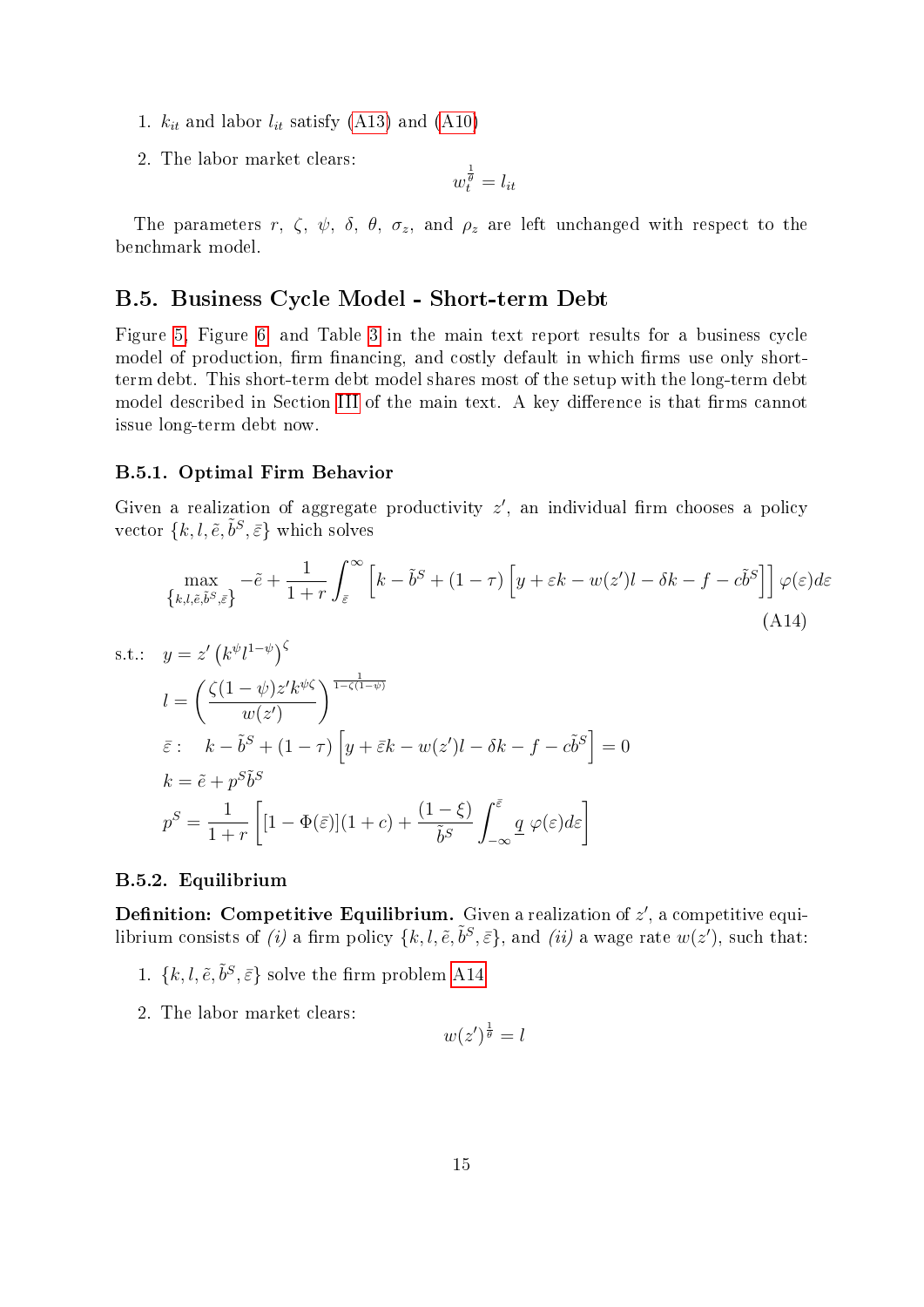<span id="page-15-1"></span>Table B.3: Short-term Debt Model - Parametrization

|                        | Parameter Description        | Value  |
|------------------------|------------------------------|--------|
|                        | fixed cost                   | 0.1653 |
| $\sigma_{\varepsilon}$ | st. dev. idiosyncratic shock | 0.67   |
|                        | default cost                 | 0.194  |

Most parameters are left unchanged with respect to the benchmark model. We adjust the values of  $\sigma_{\varepsilon}$  and  $\xi$  in order to match the same average leverage ratio (29.3%) and the same average credit spread (2.3%) as in the benchmark model. We also change the value of the fixed cost of operation f in order to maintain zero firm profits on average. Table [B.3](#page-15-1) summarizes all parameter changes with respect to Table [1.](#page-0-2)

## <span id="page-15-0"></span>B.6. Business Cycle Model - Constrained Efficiency

The only difference between the recursive competitive equilibrium described in Section [III.F](#page-0-2) of the main text and the equilibrium for the constrained efficient case lies in the nature of the firm problem. The value function  $V(b, S)$  in [\(24\)](#page-0-2) is replaced by the value  $W(b, S)$  which solves:

<span id="page-15-2"></span>
$$
W(b, S) = \max_{\phi(b, S) = \{k, \tilde{e}, \tilde{b}^S, \tilde{b}^L, \tilde{\varepsilon}\}} p^L b - T(b, S) - \tilde{e}
$$
  
+ 
$$
\frac{1}{1+r} \mathbb{E}_{S'|S} \left\{ \int_{\tilde{\varepsilon}}^{\infty} \left[ q' + W \left( (1-\gamma)\tilde{b}^L, S' \right) \right] \varphi(\varepsilon) d\varepsilon \right\} (A15)
$$
  
s.t.: 
$$
q' = k - \tilde{b}^S - \gamma \tilde{b}^L + (1-\tau) \left[ y + \varepsilon k - w(S)l - \delta k - f - c(\tilde{b}^S + \tilde{b}^L) \right]
$$
  

$$
y = z' \left( k^{\psi} l^{1-\psi} \right)^{\zeta}
$$
  

$$
l = \left( \frac{\zeta(1-\psi)z' k^{\psi\zeta}}{w(S)} \right)^{\frac{1}{1-\zeta(1-\psi)}}
$$
  

$$
\tilde{\varepsilon}: q' + W \left( (1-\gamma)\tilde{b}^L, S' \right) = 0
$$
  

$$
k = \tilde{e} + p^S \tilde{b}^S + p^L (\tilde{b}^L - b) - H(\tilde{b}^S, \tilde{b}^L, b)
$$
  

$$
p^S = \frac{1}{1+r} \mathbb{E}_{S'|S} \left[ [1 - \Phi(\tilde{\varepsilon})](1+c) + \frac{(1-\xi)}{\tilde{b}^S + \tilde{b}^L} \int_{-\infty}^{\tilde{\varepsilon}} \frac{q}{\varphi(\varepsilon) d\varepsilon} \right]
$$
  

$$
p^L = g(b, S) = \frac{1}{1+r} \mathbb{E}_{z'|z} \left[ [1 - \Phi(\tilde{\varepsilon})] \left[ \gamma + c + (1-\gamma) g \left( (1-\gamma) \tilde{b}^L, S' \right) \right] + \frac{(1-\xi)}{\tilde{b}^S + \tilde{b}^L} \int_{-\infty}^{\tilde{\varepsilon}} \frac{q}{\varphi(\varepsilon) d\varepsilon} \right]
$$

The state-contingent tax  $T(b, S)$  in [\(A15\)](#page-15-2) is specified such that in equilibrium:  $T(b, S)$  =  $p^Lb$ . This makes sure that  $W(b, S)$  differs from the value  $V(b, S)$  in the decentralized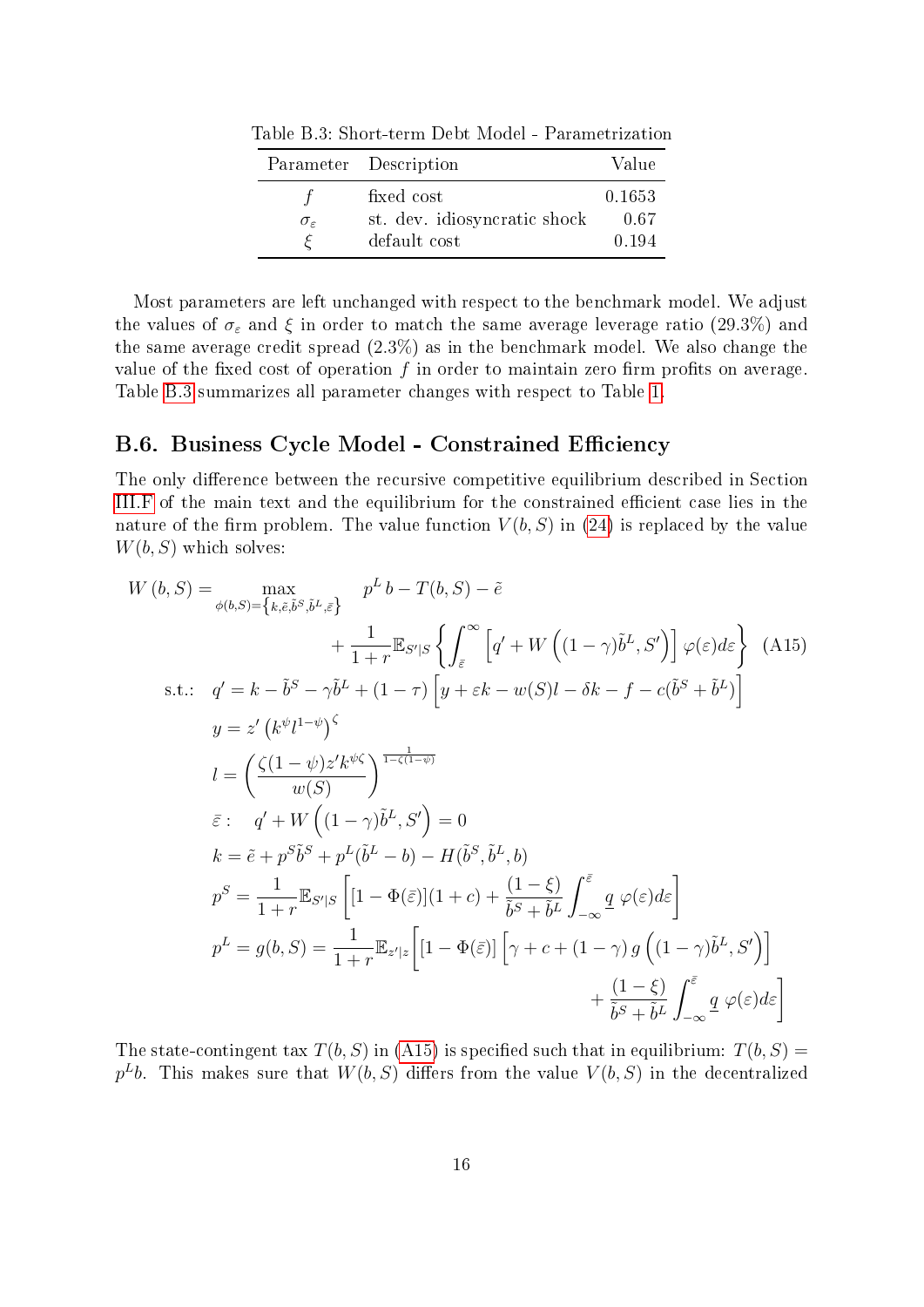model only because of different firm behavior.

# <span id="page-16-0"></span>C. Empirical Literature on Seniority and Covenants

Market participants try to mitigate the commitment problem generated by risky longterm debt through various contracting features such as seniority structures or debt covenants. While a formal analysis of these instruments is beyond the scope of this paper, in the following we provide a brief overview of the empirical literature on this topic.

Seniority: The majority of U.S. corporate bonds consists of senior unsecured bonds (68%). Subordinated debt makes up for only 5% in value [\(Gomes et al., 2016\)](#page-17-4), and less than 25% of the number of bond issues [\(Billett et al., 2007\)](#page-17-5). Secured debt is an alternative way to grant priority to certain debt claims. Secured debt is less than 20% of the number of bond issues [\(Billett et al., 2007\)](#page-17-5), and less than 20% of the value of issuance [\(Benmelech et al., 2020\)](#page-17-6). In the cross-section of firms, the share of secured debt is higher for firms with higher default risk [\(Benmelech et al., 2020\)](#page-17-6).

Covenants: Firms exert a negative externality on existing creditors if they increase default risk by issuing additional debt and by reducing equity injections or increasing dividend payout. The empirical literature finds that less than  $25\%$  of U.S. investment grade corporate bonds include covenants which restrict the issuance of additional debt, and less than  $20\%$  feature restrictions of firms' dividend policy. [Nash et al.](#page-17-7) [\(2003\)](#page-17-7) document that 15.66% of 364 investment grade bond issues in 1989 and in 1996 feature restrictions on additional debt.  $8.24\%$  $8.24\%$  $8.24\%$  include restrictions of the firm's dividend policy.<sup>2</sup> In a sample of 100 bond issues between 1999-2000, [Begley and Freedman](#page-17-8) [\(2004\)](#page-17-8), Table 2, p. 24, report that 9% contain additional borrowing restrictions. The percentage for dividend restrictions is identical (9%). [Billett et al.](#page-17-5) [\(2007\)](#page-17-5), Table III, p. 707, calculate that 22.8% of 15,504 investment grade bond issued between 1960 and 2003 had a covenant which restricts future borrowing of identical (or lower) seniority. 17.1% had a covenant which restricts dividend policy.<sup>[3](#page-16-2)</sup> [Reisel](#page-18-0)  $(2014)$ , Table 4, p. 259, finds in a sample of 4,267 bond issues from 1989 - 2006 that 5.9% of investment grade bonds feature covenants which restrict additional borrowing or the firm's dividend policy. In the cross-section of firms, these covenants are more common for junk bonds than for investment grade bonds [\(Billett et al., 2007;](#page-17-5) [Green, 2018\)](#page-17-9).

While debt covenants are relatively infrequent for investment grade corporate bonds,

<span id="page-16-1"></span> $2$ Of the 496 bonds considered in their Compustat sample, 120 feature additional debt restrictions (Table 3, p. 218). Of those, 57 bonds are investment grade (Table 4, p.220). It follows that out of a total of 364 investment grade bonds (Table 2, p.216), 15.66% feature additional debt restrictions. Out of the full sample, 99 bonds include restrictions of the firm's dividend policy (Table 3, p. 218). Of those, 30 bonds are investment grade (Table 4, p.220). It follows that 8.24% of the investment grade bonds in the sample feature dividend restrictions.

<span id="page-16-2"></span><sup>&</sup>lt;sup>3</sup>Future borrowing of identical (or lower) seniority is restricted by funded debt restrictions  $(4.5\%)$ . subordinate debt restrictions (0.8%), and total leverage tests (17.5%). Issuance of secured debt (with effective priority over existing debt) is more frequently restricted than unsecured debt. Dividend policy is restricted by dividend payment restrictions  $(12.1\%)$  and share repurchase restrictions  $(5.0\%)$ .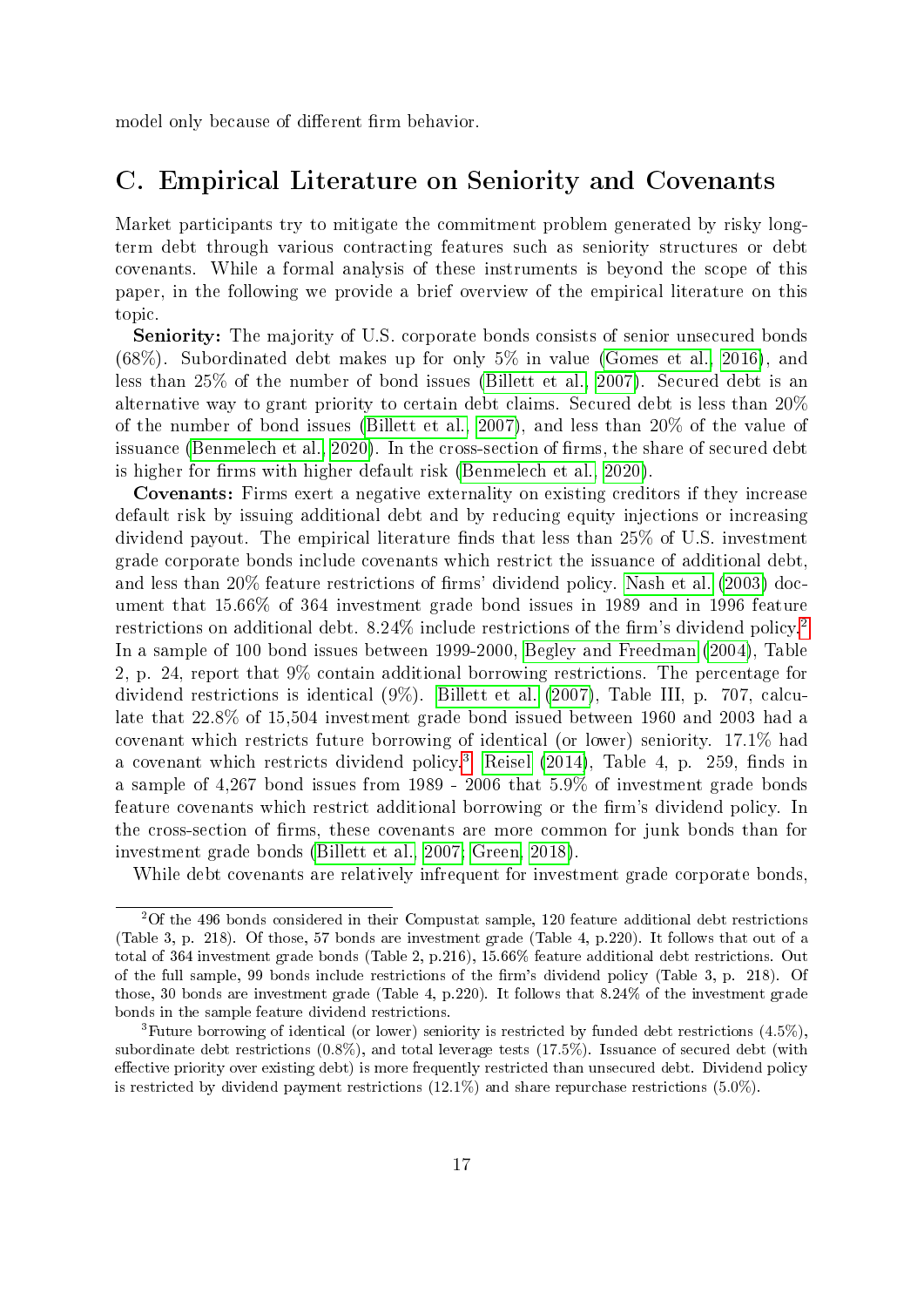they are widely used in bank lending. [Roberts and Su](#page-18-1)fi [\(2009\)](#page-18-1) document that covenant violations are frequent and that they impact firm behavior. However, the mere existence of a restrictive covenant may not be sufficient to grant protection to lenders. Covenants are frequently weakened by "fine print" clauses (Ivashina and Vallee,  $2020$ ), and in about two thirds of all covenant violations creditors take no action and there are no consequences for the borrowing firm (Roberts and Sufi, 2009).

# References

- <span id="page-17-1"></span>ADRIAN, T., P. COLLA, AND H. S. SHIN (2013): "Which financial frictions? Parsing the evidence from the financial crisis of 2007 to 2009," NBER Macroeconomics Annual, 27, 159-214.
- <span id="page-17-8"></span>BEGLEY, J. AND R. FREEDMAN (2004): "The changing role of accounting numbers in public lending agreements," Accounting Horizons, 18, 81-96.
- <span id="page-17-6"></span>BENMELECH, E., N. KUMAR, AND R. RAJAN (2020): "The decline of secured debt," NBER Working Paper No. 26637.
- <span id="page-17-5"></span>BILLETT, M. T., T.-H. D. KING, AND D. C. MAUER (2007): "Growth opportunities and the choice of leverage, debt maturity, and covenants," Journal of Finance,  $62$ , 697-730.
- <span id="page-17-2"></span>Giesecke, K., F. A. Longstaff, S. Schaefer, and I. A. Strebulaev (2014): "Macroeconomic effects of corporate default crisis: A long-term perspective," Journal of Financial Economics,  $111, 297-310$ .
- <span id="page-17-4"></span>GOMES, J., U. JERMANN, AND L. SCHMID (2016): "Sticky leverage," American Economic Review, 106, 3800-3828.
- <span id="page-17-9"></span>GREEN, D. (2018): "Corporate refinancing, covenants, and the agency cost of debt," SSRN Working Paper 3424053.
- <span id="page-17-10"></span>IVASHINA, V. AND B. VALLEE (2020): "Weak credit covenants," NBER Working Paper No. 27316.
- <span id="page-17-3"></span>JUNGHERR, J. AND I. SCHOTT (2020): "Optimal debt maturity and firm investment," Https://sites.google.com/site/immoschott/research. Accessed 2020-01-05.
- <span id="page-17-0"></span>Kopecky, K. A. and R. M. Suen (2010): Finite state Markov-chain approximations to highly persistent processes," Review of Economic Dynamics, 13, 701–714.
- <span id="page-17-7"></span>NASH, R. C., J. M. NETTER, AND A. B. POULSEN (2003): "Determinants of contractual relations between shareholders and bondholders: Investment opportunities and restrictive covenants," Journal of Corporate Finance, 9, 201–232.